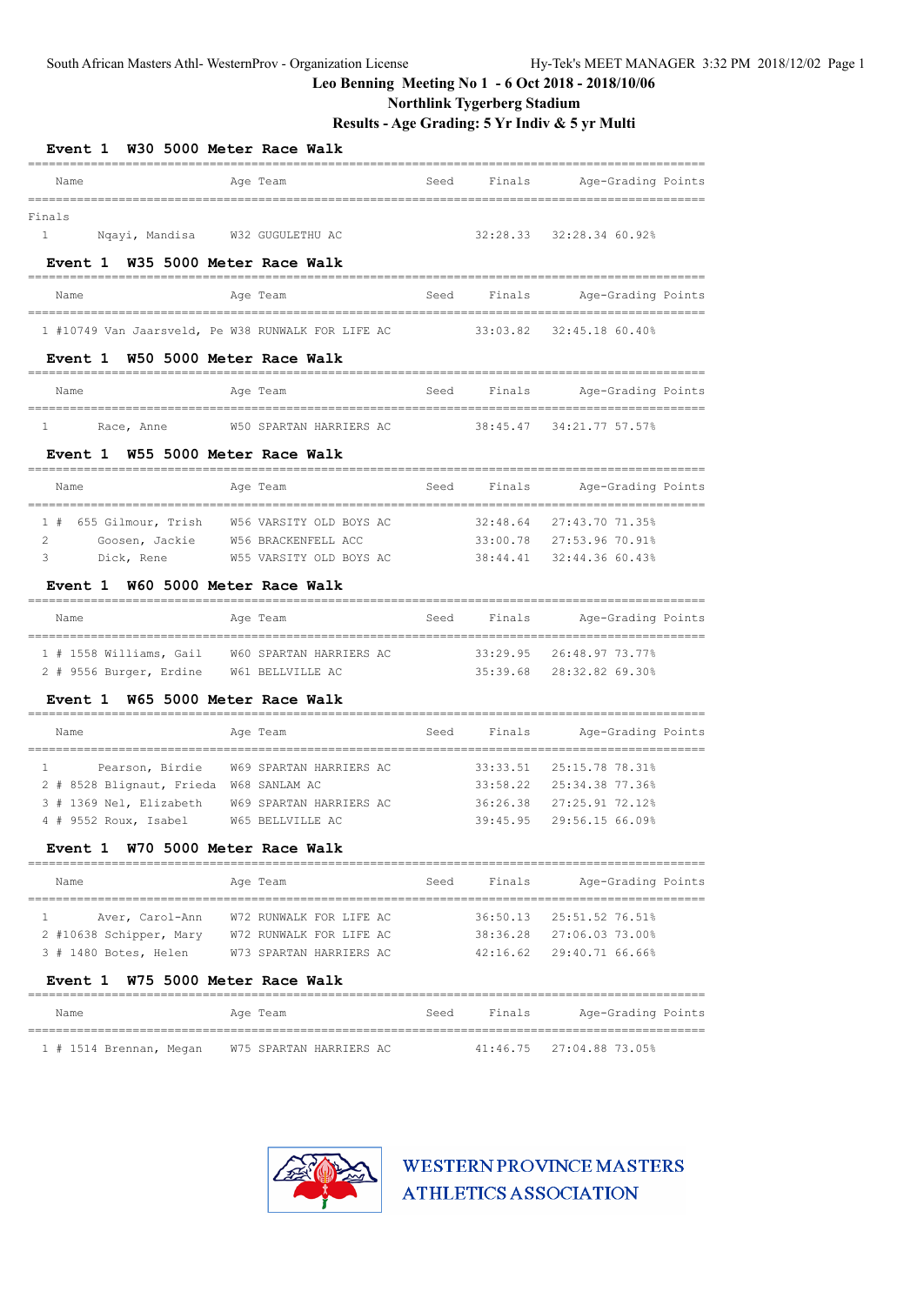### **Northlink Tygerberg Stadium**

# **Results - Age Grading: 5 Yr Indiv & 5 yr Multi**

| Event 1<br>W75 5000 Meter Race Walk<br>2 # 1400 Norton, Margaret W78 SPARTAN HARRIERS AC |      |          | 43:20.40 28:05.58 70.42% |
|------------------------------------------------------------------------------------------|------|----------|--------------------------|
| M35 5000 Meter Race Walk<br>Event 2                                                      |      |          |                          |
| Age Team<br>Name                                                                         | Seed | Finals   | Age-Grading Points       |
| 1 # 1900 Anthony, Kenneth M38 SPARTAN HARRIERS AC                                        |      | 34:53.35 | 34:14.21 52.46%          |
| M45 5000 Meter Race Walk<br>Event 2                                                      |      |          |                          |
| Age Team<br>Name                                                                         | Seed | Finals   | Age-Grading Points       |
| Mc Donald, Ross<br>M45 VARSITY OLD BOYS AC<br>$\mathbf{1}$                               |      | 27:26.39 | 25:02.83 71.70%          |
| M55 5000 Meter Race Walk<br><b>Event 2</b>                                               |      |          |                          |
| Age Team<br>Name                                                                         | Seed | Finals   | Age-Grading Points       |
| 1 # 5951 Papier, Adam<br>M56 BRACKENFELL ACC                                             |      | 29:06.92 | 24:25.67 73.52%          |
| M60 5000 Meter Race Walk<br>Event 2                                                      |      |          |                          |
| Name<br>Age Team                                                                         | Seed | Finals   | Age-Grading Points       |
| $\mathbf{1}$<br>Fuller, Raymond<br>M60 VARSITY OLD BOYS AC                               |      | 31:20.08 | 25:05.20 71.59%          |
| $\mathfrak{D}$<br>Van Rooi, Eddie<br>M61 SPARTAN HARRIERS AC                             |      | 36:10.67 | 28:57.84 62.01%          |
| M65 5000 Meter Race Walk<br><b>Event 2</b>                                               |      |          |                          |
| Name<br>Age Team                                                                         | Seed | Finals   | Age-Grading Points       |
| 1 # 8574 Van Zyl, Johan M69 SANLAM AC                                                    |      | 31:17.81 | 23:47.14 75.51%          |
| M70 5000 Meter Race Walk<br><b>Event 2</b>                                               |      |          |                          |
| Name<br>Age Team                                                                         | Seed | Finals   | Age-Grading Points       |
| 1 # 1845 Wonfor, Patrick<br>M72 SPARTAN HARRIERS AC                                      |      | 35:24.63 | 25:23.37 70.74%          |
| 2<br>Aver, Brian<br>M74 RUNWALK FOR LIFE AC                                              |      | 38:51.16 | 27:51.45 64.47%          |
| Event 2 M75 5000 Meter Race Walk                                                         |      |          |                          |
| Name<br>Age Team                                                                         | Seed | Finals   | Age-Grading Points       |
| 1 # 4647 Spencer, Jurgen<br>M78 BELLVILLE AC                                             |      | 32:30.93 | 21:50.64 82.22%          |
| W30 5000 Meter Run<br>Event 3                                                            |      |          |                          |
| Name<br>Age Team                                                                         | Seed | Finals   | Age-Grading Points       |
| Du Plessis, Madelè W31 NEDBANK WP<br>1                                                   |      | 19:26.08 | 19:26.09 74.15%          |

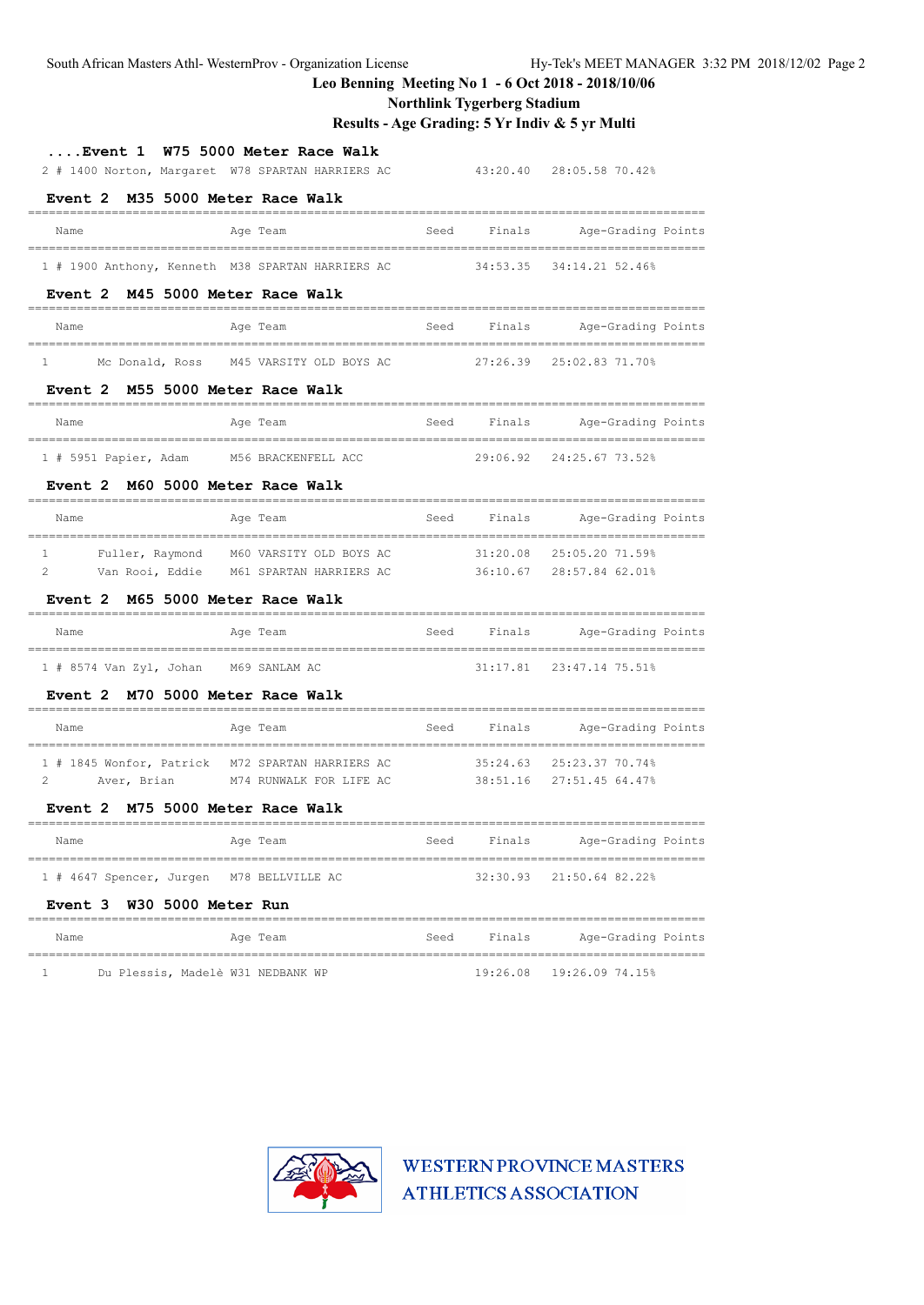### **Northlink Tygerberg Stadium**

**Results - Age Grading: 5 Yr Indiv & 5 yr Multi**

| Event 4 M20-29 5000 Meter Run                     |                                                                 |      |                            |               |                                        |  |
|---------------------------------------------------|-----------------------------------------------------------------|------|----------------------------|---------------|----------------------------------------|--|
| Name                                              | Age Team                                                        | Seed | Finals                     |               | Age-Grading Points                     |  |
| Jadase, Malusi     M28 SANTORI<br>$\mathbf{1}$    |                                                                 |      |                            |               | 15:23.30  15:23.31 81.99%              |  |
| Event 4 M35 5000 Meter Run                        | -------------------------------                                 |      |                            |               | ______________________________         |  |
| Name                                              | Age Team                                                        |      |                            |               | Seed Finals Age-Grading Points         |  |
|                                                   | 1 Broers, Neil M36 VARSITY OLD BOYS AC 16:54.46 16:54.47 74.62% |      |                            |               |                                        |  |
| Event 4 M40 5000 Meter Run<br>$=$ $=$ $=$ $=$ $=$ |                                                                 |      |                            |               |                                        |  |
| Name                                              | Age Team                                                        |      |                            |               | Seed Finals Age-Grading Points         |  |
| 1 # 8980 Van Der Walt, Tja M40 CAPE MULTI-SPORT   |                                                                 |      | 17:25.50  16:49.02  75.02% |               |                                        |  |
| 2 # 3237 Juries, Chubasco M43 ITHEKO AC           |                                                                 |      |                            |               | 21:40.14 20:54.77 60.33%               |  |
| Event 4 M50 5000 Meter Run                        |                                                                 |      |                            |               |                                        |  |
| Name                                              | Age Team                                                        |      |                            |               | Seed Finals Age-Grading Points         |  |
| 1 # 9912 Kelly, Percy M53 ITHEKO AC               |                                                                 |      |                            |               | 19:46.34 17:42.14 71.27%               |  |
| 2 #13738 Swart, Dries                             | M53 ATHLANTIC TRIATH                                            |      | 21:40.84 19:24.65 65.00%   |               | 20:39.70 18:29.91 68.20%               |  |
| Name                                              | Event 5 $W12-19$ 200 Meter Dash 200M - WOMAN<br>Age Team        |      |                            |               | Seed Finals Wind Age-Grading H# Points |  |
| 1                                                 | Nero, Zaheera W18 OVAL NORTH ATH CLUB                           |      |                            |               | 28.56 0.2 28.57 74.72% 2               |  |
| 2                                                 | Bowers, Nazeema W18 OVAL NORTH ATH CLUB                         |      |                            |               | 28.90  0.2  28.91  73.84%  2           |  |
| 3<br>West, Linzi                                  | W18 OVAL NORTH ATH CLUB                                         |      | 29.68                      |               | $0.2$ 29.69 71.90% 2                   |  |
|                                                   | Event 5 W35 200 Meter Dash 200M - WOMAN                         |      |                            |               |                                        |  |
| Name                                              | Age Team                                                        |      | Seed Finals Wind           |               | Age-Grading Points                     |  |
| 1 #12475 Mohamed, Fatima W37 HEWAT ATH CLUB       |                                                                 |      |                            |               | $37.24 -0.5$ 36.14 59.08%              |  |
|                                                   | Event 5 W45 200 Meter Dash 200M - WOMAN                         |      |                            |               |                                        |  |
| Name                                              | Age Team                                                        | Seed | Finals Wind                |               | Age-Grading Points                     |  |
| 1 # 9548 Figland, Beverley W47 BELLVILLE AC       |                                                                 |      |                            | $30.50 - 0.5$ | 27.40 77.90%                           |  |
| Event 5                                           | W60 200 Meter Dash 200M - WOMAN                                 |      |                            |               |                                        |  |
| Name                                              | Age Team                                                        | Seed | Finals Wind                |               | Age-Grading Points                     |  |
| Beukes, Ronel<br>1                                | W60 LANGEBAAN AC                                                |      | $30.11 - 0.5$              |               | 23.80 89.70%                           |  |

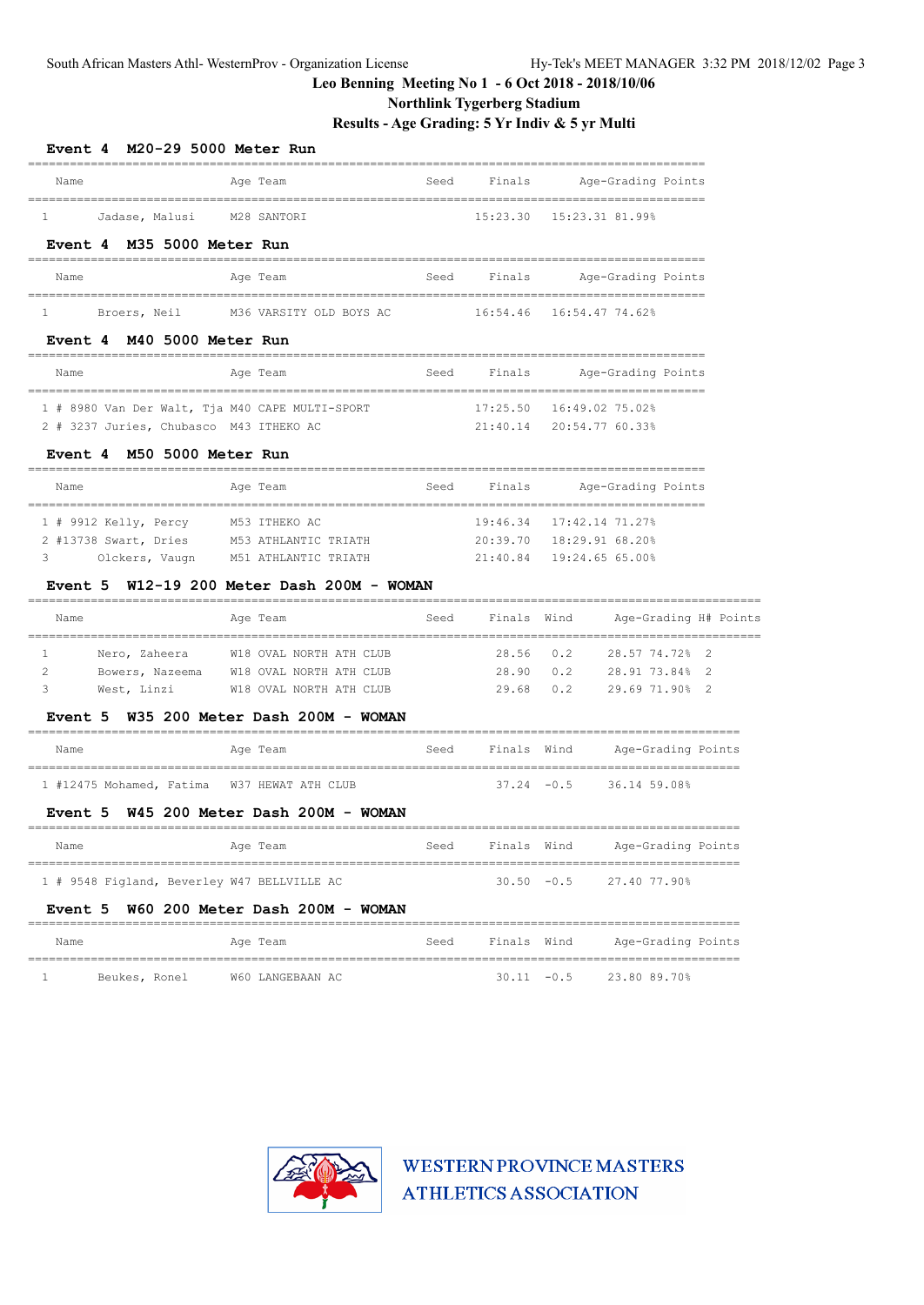### **Northlink Tygerberg Stadium**

# **Results - Age Grading: 5 Yr Indiv & 5 yr Multi**

| <b>Event 5</b>                                 | W80 200 Meter Dash 200M - WOMAN                    |      |                |               |                       |                |  |
|------------------------------------------------|----------------------------------------------------|------|----------------|---------------|-----------------------|----------------|--|
| Name                                           | Age Team                                           | Seed | Finals Wind    |               | Age-Grading Points    |                |  |
| 1                                              | Johnson, Maggie W82 TYGERBERG AC                   |      |                | $57.82 - 0.5$ | 33.87 63.02%          |                |  |
| Event 6                                        | M12-19 200 Meter Dash 200M - MEN                   |      |                |               |                       |                |  |
| Name                                           | Age Team                                           | Seed |                | Finals Wind   | Age-Grading H# Points |                |  |
| $\mathbf{1}$<br>Jantjies, Millano M15 WPA      |                                                    |      | 23.26          | 0.1           | 23.27 83.06% 5        |                |  |
| 2<br>Griffith, Arnold                          | M17 BONTEHEUWEL                                    |      | 23.80          | NWI           | 23.81 81.18%          | $\overline{4}$ |  |
|                                                | 2 #66733 Abrahams, Shakier M18 OVAL NORTH ATH CLUB |      | 23.90          | 0.1           | 23.91 80.84%          | 5              |  |
| 3                                              | Ariefdien, Abdul-M M18 VELOCITY ATH CLUB           |      | 23.94          | NWI           | 23.95 80.70%          | 4              |  |
| 4<br>Melane, Avyiya                            | M15 MIT PLAIN TITANS AC                            |      | 24.34          | 0.1           | 24.35 79.38%          | 5              |  |
| 5                                              | Van Ster, Hubeid M19 ROCKLANDS ATH CLUB            |      | 24.73          | NWI           | 24.74 78.12%          | $\overline{4}$ |  |
| 6<br>Kandaya, Hanif                            | M16 MIT PLAIN TITANS AC                            |      | 27.82          | 0.1           | 27.83 69.45%          | 5              |  |
| Orange, Dylan                                  | M18 OVAL NORTH ATH CLUB                            |      | DNF            | NWI           |                       | 4              |  |
| Tini, Luthako                                  | M18 GUGULETHU AC                                   |      | $\texttt{DNF}$ | 0.1           |                       | 5              |  |
| <b>Event 6</b>                                 | M20-29 200 Meter Dash 200M - MEN                   |      |                |               |                       |                |  |
| Name                                           | Age Team                                           | Seed | Finals Wind    |               | Age-Grading H# Points |                |  |
| Van der Merwe, Kee M25 ITHEKO AC<br>1          |                                                    |      | 22.07          | NWI           | 22.08 87.54% 4        |                |  |
| <b>Event 6</b>                                 | M35 200 Meter Dash 200M - MEN                      |      |                |               |                       |                |  |
| Name                                           | Age Team                                           | Seed |                | Finals Wind   | Age-Grading H# Points |                |  |
| $\mathbf{1}$<br>Dreyer, Jonathan M37 ITHEKO AC |                                                    |      |                | $22.69 - 0.1$ | 22.33 86.56% 3        |                |  |
| 2                                              | Atkins, Eugene M36 BELLVILLE AC                    |      |                | $27.59 - 0.1$ | 27.15 71.19% 3        |                |  |
| <b>Event 6</b>                                 | M40 200 Meter Dash 200M - MEN                      |      |                |               |                       |                |  |
| Name                                           | Age Team                                           | Seed |                | Finals Wind   | Age-Grading H# Points |                |  |
| $\mathbf{1}$<br>Bothma, Rupert                 | M44 BELLVILLE AC                                   |      | $25.94 - 0.1$  |               | 24.74 78.10% 3        |                |  |
| 2 #13147 Louw, Pieter                          | M43 CAPE MULTI-SPORT                               |      |                | $28.12 - 0.1$ | 26.82 72.05% 3        |                |  |
| 3 # 3237 Juries, Chubasco M43 ITHEKO AC        |                                                    |      |                | $30.23 - 0.1$ | 28.83 67.02% 3        |                |  |
| Event 6                                        | M45 200 Meter Dash 200M - MEN                      |      |                |               |                       |                |  |
| Name                                           | Age Team                                           | Seed | Finals Wind    |               | Age-Grading H# Points |                |  |
| 1 # 8323 Basson, Marius                        | M46 ORANJERIVIER AK                                |      | 24.76          | 1.5           | 22.87 84.49% 2        |                |  |
| 2<br>Cloete, John                              | M47 BELLVILLE AC                                   |      | 25.80          | 1.5           | 23.83 81.09% 2        |                |  |
| 3 # 9156 Cottee, Alistair M48 CAPE PEN UNIVERS |                                                    |      | 27.53          | 1.5           | 25.43 75.99% 2        |                |  |
| Event 6                                        | M50 200 Meter Dash 200M - MEN                      |      |                |               |                       |                |  |
| Name                                           | Age Team                                           | Seed | Finals Wind    |               | Age-Grading H# Points |                |  |
| 1 #12674 Doren, Peter                          | M54 CORRECTIONAL SER                               |      | 27.28          | 1.5           | 24.38 79.29% 2        |                |  |
| 2<br>Olckers, Vaugn                            | M51 ATHLANTIC TRIATH                               |      | 32.86          | 1.5           | 29.36 65.82%          | 2              |  |
|                                                |                                                    |      |                |               |                       |                |  |

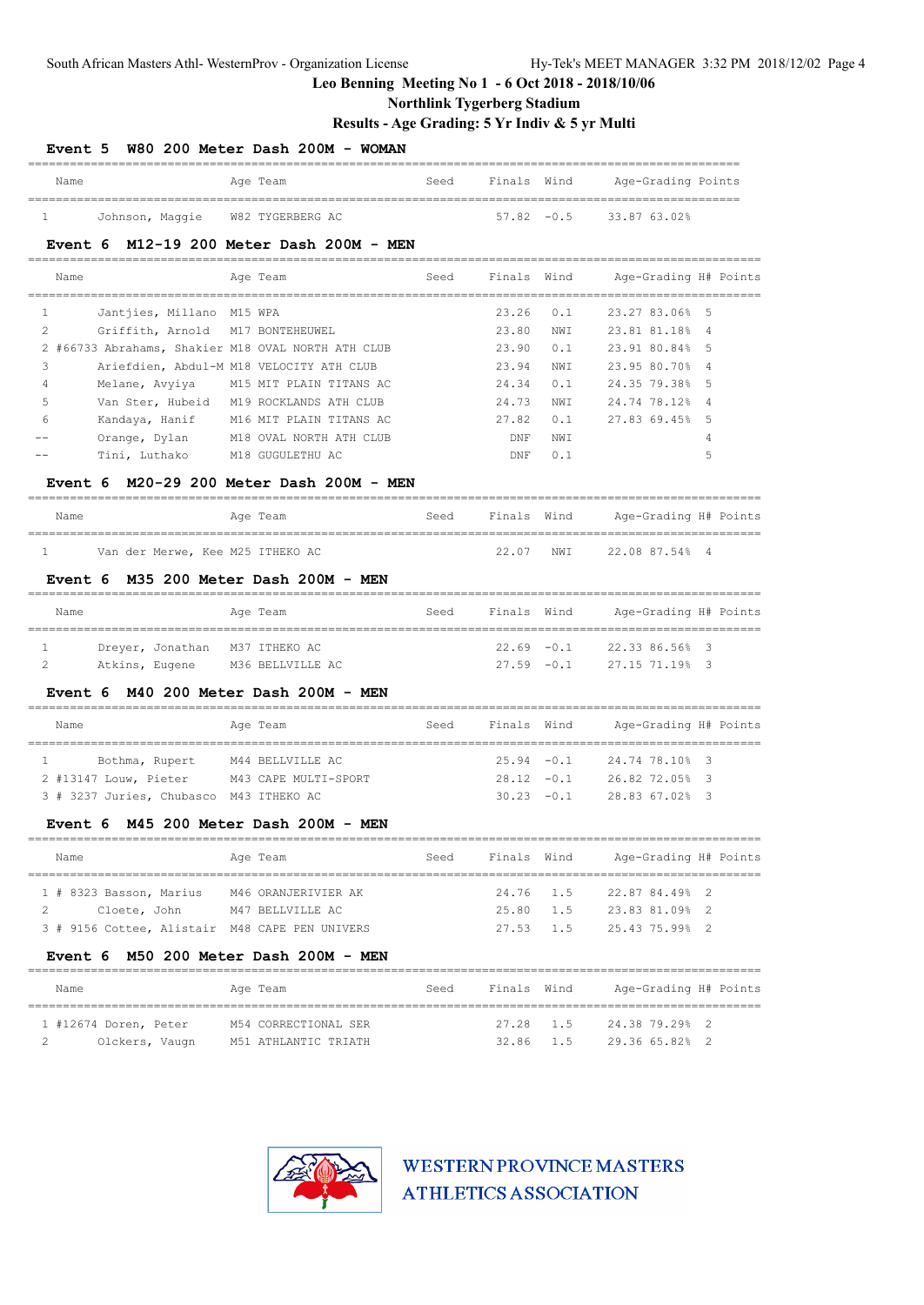### **Northlink Tygerberg Stadium**

**Results - Age Grading: 5 Yr Indiv & 5 yr Multi**

| Event 6 M55 200 Meter Dash 200M - MEN                                                         | ============== |             |     |                                                    |  |
|-----------------------------------------------------------------------------------------------|----------------|-------------|-----|----------------------------------------------------|--|
| Name<br>Age Team<br>________________________________<br>------------------------------------- | Seed           | Finals Wind |     | Age-Grading H# Points                              |  |
| 1 #11507 Myburgh, Johan M57 BELLVILLE AC                                                      |                | 25.46       | 1.5 | 21.98 87.90% 2                                     |  |
| M60 200 Meter Dash 200M - MEN<br>Event 6                                                      |                |             |     |                                                    |  |
| Name<br>Age Team                                                                              | Seed           | Finals Wind |     | Age-Grading Points                                 |  |
| Warries, Joseph M62 UNIVERSITY WESTE<br>$\mathbf{1}$                                          |                | 27.10       | NWI | 22.58 85.57%                                       |  |
| M65 200 Meter Dash 200M - MEN<br>Event 6<br>======                                            |                |             |     |                                                    |  |
| Name<br>Age Team                                                                              | Seed           | Finals Wind |     | Age-Grading Points                                 |  |
| Deetlefs, Pietie M65 BOLMA<br>1                                                               |                | 27.63       | NWI | 22.13 87.33%                                       |  |
| Event 6 M80 200 Meter Dash 200M - MEN                                                         |                |             |     |                                                    |  |
| Age Team<br>Name                                                                              | Seed           | Finals Wind |     | Age-Grading Points                                 |  |
| Van Zyl, Jakobus M81 VARSITY OLD BOYS AC<br>1                                                 |                | 36.34       | NWI | 24.34 79.39%                                       |  |
| M85 200 Meter Dash 200M - MEN<br><b>Event 6</b>                                               |                |             |     |                                                    |  |
| Age Team<br>Name                                                                              | Seed           | Finals Wind |     | Age-Grading Points                                 |  |
| Ridge, Arthur<br>M87 CAPE PEN UNIVERS<br>$\mathbf{1}$                                         |                | 41.02       | NWI | 24.83 77.84%                                       |  |
| Event 7 W30 800 Meter Run                                                                     |                |             |     | ===========================                        |  |
| Name<br>Age Team                                                                              | Seed           | Finals      |     | Age-Grading Points<br>--------------------         |  |
| 1 #11006 Van Rensburg, Mar W31 TYGERBERG AC                                                   |                | 2:45.45     |     | 2:45.46 68.47%                                     |  |
| Event 8 M20-29 800 Meter Run                                                                  |                |             |     |                                                    |  |
| Name<br>Age Team                                                                              | Seed           | Finals      |     | Age-Grading H# Points                              |  |
| $\mathbf{1}$<br>Siboya, Luthando<br>M22 STELLENBOSCH UNI AC                                   |                | 1:56.89     |     | ================================<br>1:56.9086.5082 |  |
| Event 8 M35 800 Meter Run                                                                     |                |             |     |                                                    |  |
| Age Team<br>Name                                                                              | Seed           | Finals      |     | Age-Grading Points                                 |  |
| _____________________<br>Khaile, Phillip<br>M36 LWANDLE ATH CLUB<br>1                         |                | 2:24.94     |     | 2:23.74 70.35%                                     |  |
| M40 800 Meter Run<br>Event 8                                                                  |                |             |     |                                                    |  |
| Name<br>Age Team                                                                              | Seed           | Finals      |     | Age-Grading Points                                 |  |
| 1 # 3237 Juries, Chubasco M43 ITHEKO AC                                                       |                | 2:40.57     |     | 2:33.51 65.87%                                     |  |

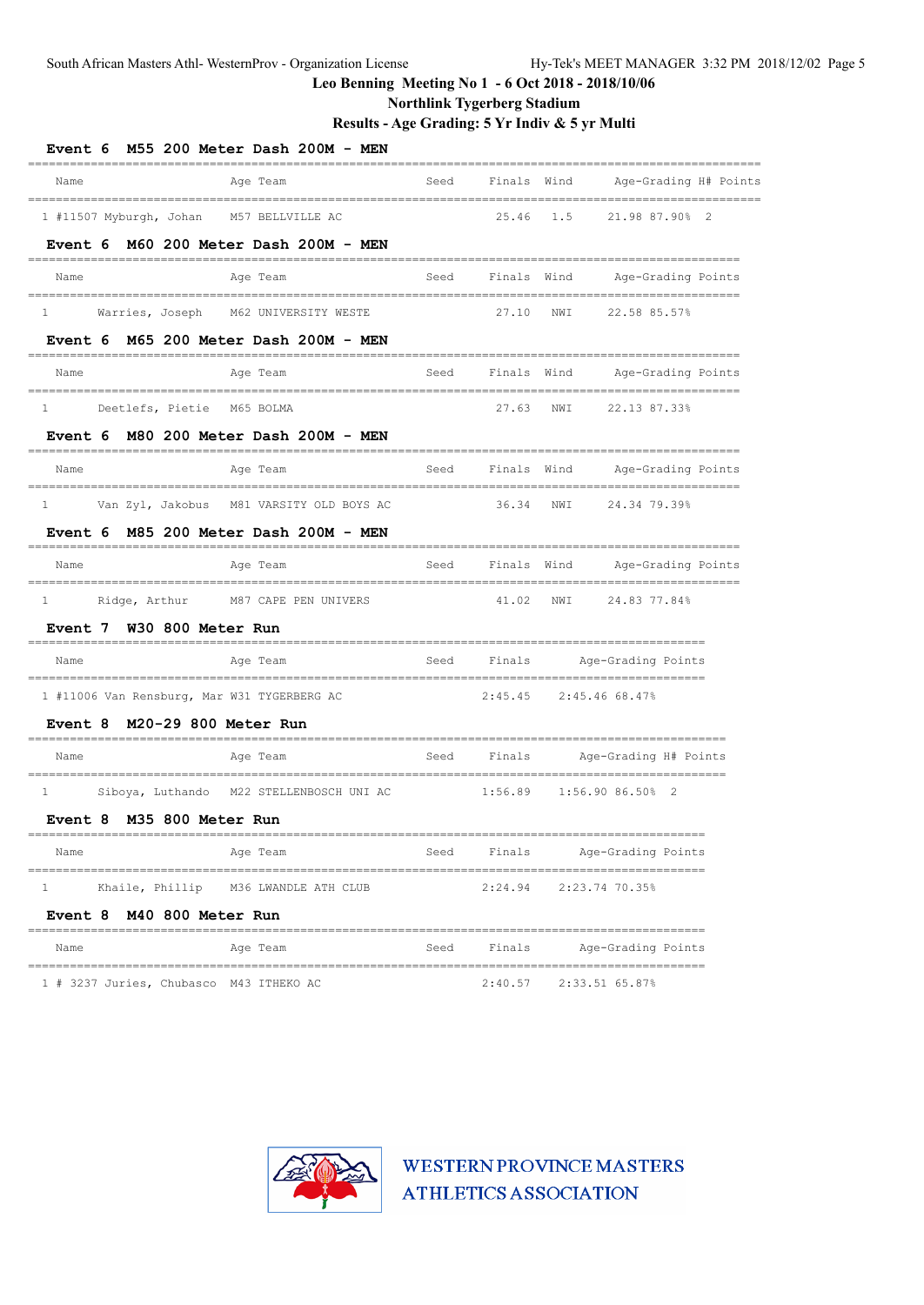**Northlink Tygerberg Stadium**

**Results - Age Grading: 5 Yr Indiv & 5 yr Multi**

| <b>Event 8</b><br>M45 800 Meter Run               |                                        |      |             |             |                           |  |
|---------------------------------------------------|----------------------------------------|------|-------------|-------------|---------------------------|--|
| Name                                              | Age Team                               | Seed | Finals      |             | Age-Grading Points        |  |
| 1<br>Nel, Marius                                  | M47 WEST COAST AC                      |      | 2:19.59     |             | 2:08.47 78.71%            |  |
| 2 #15671 Peacock, Michael M45 BOXER WP ATH CLUB   |                                        |      | 2:39.94     |             | 2:27.20 68.69%            |  |
| 3<br>Martins, Donovan                             | M47 CELTICS ATH CLUB                   |      | 2:48.87     |             | 2:35.42 65.06%            |  |
| Event 8 M55 800 Meter Run                         |                                        |      |             |             |                           |  |
| Name                                              | Age Team                               | Seed | Finals      |             | Age-Grading Points        |  |
| 1<br>Wrench, Peter                                | M57 CARBINEERS ATH CLUB                |      | 2:36.49     |             | 2:12.87 76.10%            |  |
| M65 800 Meter Run<br>Event 8                      |                                        |      |             |             |                           |  |
| Name                                              | Age Team                               | Seed | Finals      |             | Age-Grading Points        |  |
| Cleophas, Henry M66 NEDBANK WP<br>$\mathbf{1}$    |                                        |      | 2:50.31     |             | 2:12.44 76.35%            |  |
| M75 800 Meter Run<br>Event 8<br>=======           |                                        |      |             |             |                           |  |
| Name<br>======================================    | Age Team                               | Seed | Finals      |             | Age-Grading Points        |  |
| Geutner, Manfred M77 PINELANDS AC<br>$\mathbf{1}$ |                                        |      |             |             | $3:46.69$ $2:36.9764.42%$ |  |
| Event 12 M50 100 Short Hurdles<br>------          |                                        |      |             |             |                           |  |
| Name<br>________________________                  | Age Team                               | Seed | Finals Wind |             | Age-Grading Points        |  |
| 1 #14077 Wyngaard, Adnaan M51 BELLVILLE AC        |                                        |      | 19.17       | NWI         | 18.42 70.11%              |  |
| Event 14 W12-19 100 Meter Dash                    |                                        |      |             |             |                           |  |
| Name                                              | Age Team<br>--------------------       | Seed | Finals Wind |             | Age-Grading H# Points     |  |
| 1<br>Nero, Zaheera                                | W18 OVAL NORTH ATH CLUB                |      | 13.96       | NWI         | 13.97 75.14% 2            |  |
| 2<br>Bowers, Nazeema                              | W18 OVAL NORTH ATH CLUB                |      | 14.09       | NWI         | 14.10 74.45%<br>2         |  |
| 3<br>West, Linzi                                  | W18 OVAL NORTH ATH CLUB                |      | 14.12       | NWI         | 14.13 74.29% 2            |  |
| W35 100 Meter Dash<br><b>Event 14</b>             |                                        |      |             |             |                           |  |
| Name                                              | Age Team                               | Seed | Finals Wind |             | Age-Grading Points        |  |
| 1 #12475 Mohamed, Fatima W37 HEWAT ATH CLUB       |                                        |      | 17.86       | NWI         | 17.69 59.35%              |  |
| W40 100 Meter Dash<br>Event 14                    |                                        |      |             |             |                           |  |
| Name                                              | Age Team                               | Seed |             | Finals Wind | Age-Grading Points        |  |
| 1                                                 | Borchardt, Nadine W44 CAPE PEN UNIVERS |      | 14.39       | NWI         | 13.74 76.37%              |  |

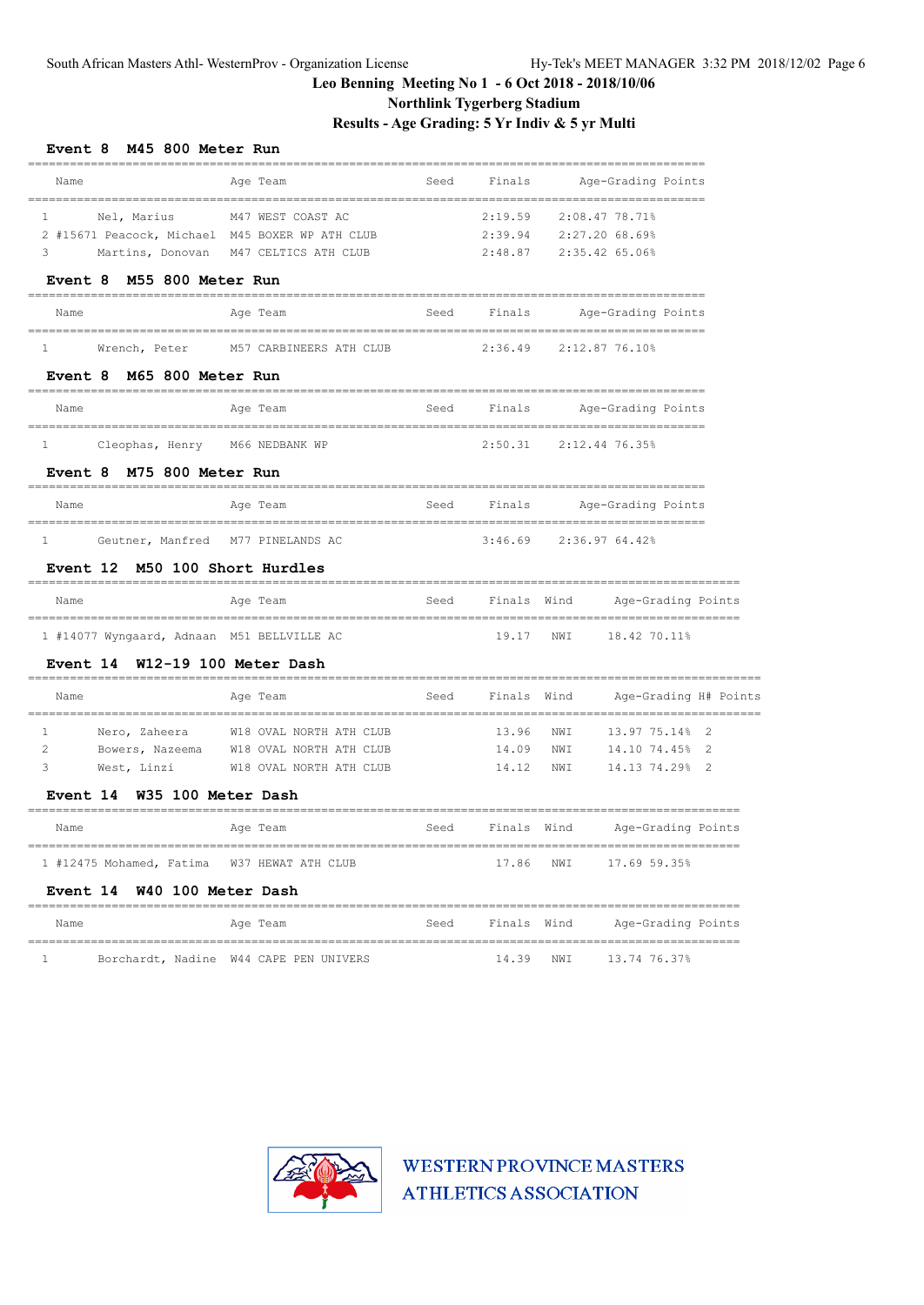### **Northlink Tygerberg Stadium**

**Results - Age Grading: 5 Yr Indiv & 5 yr Multi**

| W45 100 Meter Dash<br><b>Event 14</b>                    |                                       |      |                                |     |                                                      |                     |  |
|----------------------------------------------------------|---------------------------------------|------|--------------------------------|-----|------------------------------------------------------|---------------------|--|
| Name                                                     | Age Team                              | Seed | Finals Wind                    |     | Age-Grading Points                                   |                     |  |
| 1 # 9548 Figland, Beverley W47 BELLVILLE AC              |                                       |      | 14.36                          | NWI | 13.21 79.46%                                         |                     |  |
| W50 100 Meter Dash<br>Event 14                           |                                       |      |                                |     |                                                      |                     |  |
| Name                                                     | Age Team                              | Seed | Finals Wind                    |     | Age-Grading Points                                   |                     |  |
| $\mathbf{1}$<br>Pakulski, Theresa W50 BELLVILLE AC       |                                       |      | 14.79                          | NWI | 13.09 80.19%                                         |                     |  |
| W60 100 Meter Dash<br>Event 14                           |                                       |      |                                |     |                                                      |                     |  |
| Name                                                     | Age Team                              | Seed | Finals Wind                    |     | Age-Grading Points                                   |                     |  |
| Beukes, Ronel<br>$\mathbf{1}$                            | W60 LANGEBAAN AC                      |      | 14.24                          | NWI | 11.60 90.52%                                         |                     |  |
| 2 # 1360 Riviera, Joy                                    | W64 SPARTAN HARRIERS AC               |      | 19.67                          | NWI | 16.02 65.53%                                         |                     |  |
| W65 100 Meter Dash<br>Event 14                           |                                       |      |                                |     |                                                      |                     |  |
| Name                                                     | Age Team                              | Seed | Finals Wind                    |     | Age-Grading Points                                   |                     |  |
| 1 #12865 Jonkers, Margaret W68 NANTES ATH CLUB           |                                       |      | 18.12                          | NWI | 14.12 74.34%                                         |                     |  |
| <b>Event 14</b><br>W80 100 Meter Dash                    |                                       |      |                                |     |                                                      |                     |  |
| Name                                                     | Age Team                              | Seed | Finals Wind                    |     | Age-Grading Points                                   |                     |  |
| Johnson, Maggie<br>$\mathbf{1}$                          | W82 TYGERBERG AC                      |      | 23.27                          | NWI | 14.94 70.22%                                         |                     |  |
| M12-19 100 Meter Dash<br><b>Event 15</b>                 |                                       |      |                                |     |                                                      |                     |  |
| Name                                                     | Age Team                              | Seed | Finals Wind                    |     | Age-Grading H# Points                                |                     |  |
| Jantjies, Millano M15 WPA<br>1                           |                                       |      | $11.37 - 0.5$                  |     | 11.38 86.10%                                         | 5                   |  |
| 2<br>Van Ster, Hubeid                                    | M19 ROCKLANDS ATH CLUB                |      | $11.58 - 0.5$                  |     | 11.59 84.54%                                         | 4                   |  |
| 2 #20984 Isaacs, Keanu                                   | M17 BONTEHEUWEL                       |      | $11.80 - 0.5$                  |     | 11.81 82.97%                                         | 4                   |  |
| 3 #66733 Abrahams, Shakier M18 OVAL NORTH ATH CLUB<br>3  | M17 BONTEHEUWEL                       |      | $11.68 - 0.5$<br>$12.03 - 0.5$ |     | 11.69 83.82%<br>12.04 81.38%                         | 4<br>$\overline{4}$ |  |
| Griffith, Arnold<br>Wyngaard, D<br>4                     | M18 BELLVILLE AC                      |      | $11.83 - 0.5$                  |     | 11.84 82.76%                                         | 4                   |  |
| 5<br>Ariefdien, Abdul-M M18 VELOCITY ATH CLUB            |                                       |      | $11.94 - 0.5$                  |     | 11.95 81.99%                                         | 4                   |  |
| 6                                                        | Orange, Dylan M18 OVAL NORTH ATH CLUB |      |                                |     | 12.57 -0.5 12.58 77.88% 4                            |                     |  |
| Event 15 M20-29 100 Meter Dash                           |                                       |      |                                |     |                                                      |                     |  |
| ======<br>Name                                           | Age Team                              |      |                                |     | Seed      Finals   Wind        Age-Grading H# Points |                     |  |
| Van der Merwe, Kee M25 ITHEKO AC<br>$1 \quad$            |                                       |      |                                |     | $11.07 -0.5$ 11.08 88.44% 4                          |                     |  |
| Event 15 M35 100 Meter Dash<br>=====-                    |                                       |      |                                |     |                                                      |                     |  |
| Name                                                     | Age Team                              |      |                                |     | Seed Finals Wind Age-Grading H# Points               |                     |  |
| Dreyer, Jonathan M37 ITHEKO AC<br>$1 \quad \blacksquare$ |                                       |      |                                |     | $11.34 -1.0$ $11.20 87.48$ 3                         |                     |  |

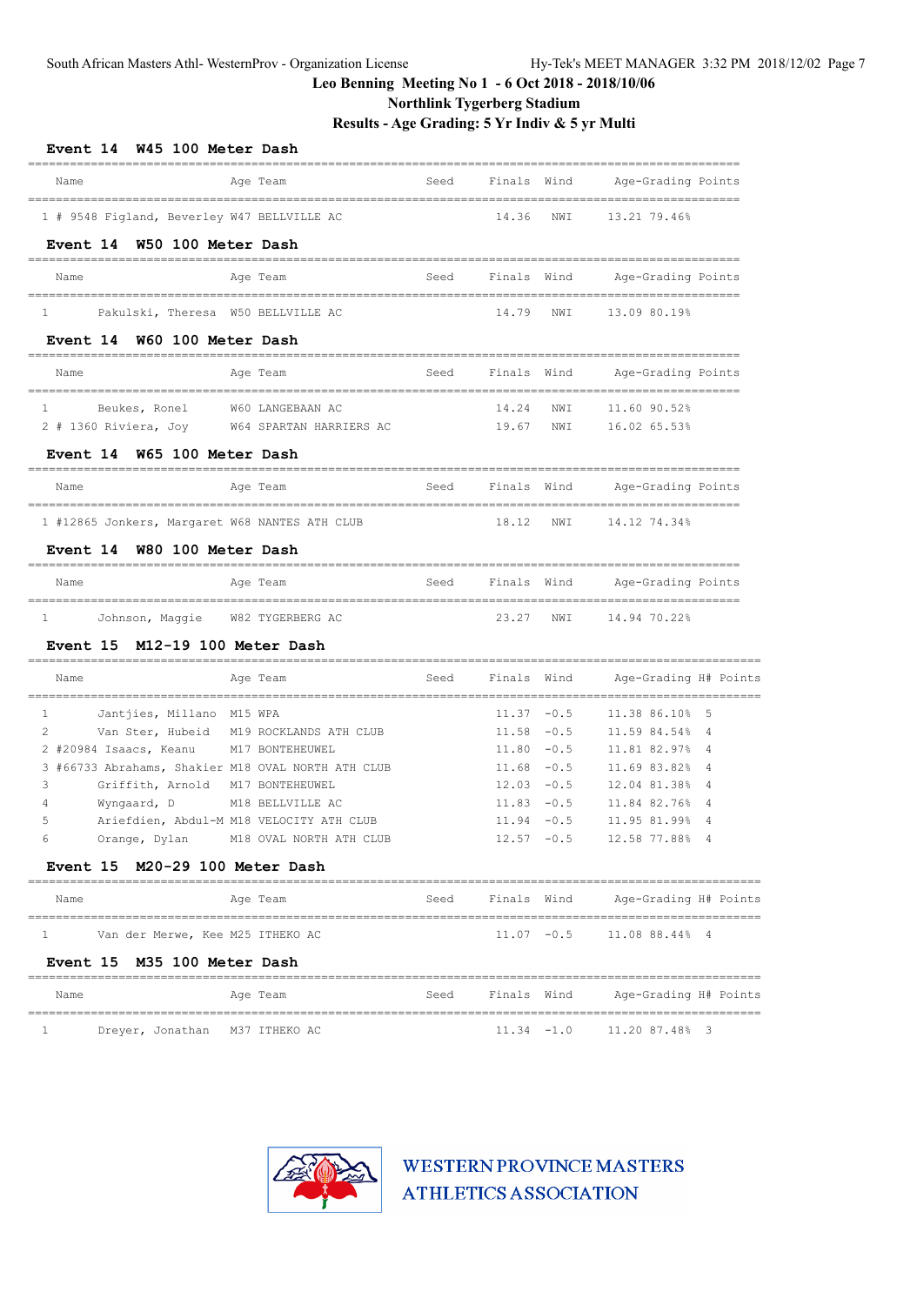# **Northlink Tygerberg Stadium**

# **Results - Age Grading: 5 Yr Indiv & 5 yr Multi**

| Event 15 M40 100 Meter Dash                                            |                                                                                |      |               |               |                                  |   |
|------------------------------------------------------------------------|--------------------------------------------------------------------------------|------|---------------|---------------|----------------------------------|---|
| Name                                                                   | Age Team                                                                       | Seed | Finals Wind   |               | Age-Grading H# Points            |   |
| 1 #13147 Louw, Pieter                                                  | M43 CAPE MULTI-SPORT                                                           |      | $13.99 - 1.0$ |               | 13.40 73.05% 3                   |   |
| 2 # 3237 Juries, Chubasco M43 ITHEKO AC                                |                                                                                |      | $15.28 - 1.0$ |               | 14.64 66.88% 3                   |   |
| Event 15 M45 100 Meter Dash                                            |                                                                                |      |               |               |                                  |   |
| Name                                                                   | Age Team                                                                       | Seed | Finals Wind   |               | Age-Grading H# Points            |   |
| ------------------------<br>Gelndenhuys, Andre M47 WPA<br>$\mathbf{1}$ |                                                                                |      | $12.11 - 1.0$ |               | 11.25 87.04% 3                   |   |
| 2 # 9156 Cottee, Alistair M48 CAPE PEN UNIVERS                         |                                                                                |      | $13.43 - 1.0$ |               | 12.48 78.48% 3                   |   |
| 3<br>Martins, Donovan                                                  | M47 CELTICS ATH CLUB                                                           |      |               | $14.51 - 1.0$ | 13.48 72.64% 3                   |   |
| Cloete, John                                                           | M47 BELLVILLE AC                                                               |      |               | $DO -1.0$     |                                  | 3 |
| Event 15 M50 100 Meter Dash                                            |                                                                                |      |               |               |                                  |   |
| Name                                                                   | Age Team                                                                       | Seed | Finals Wind   |               | Age-Grading H# Points            |   |
| 1 # 5448 Christiaans, Alwy M52 SA DEFENCE FORCE AC                     |                                                                                |      | 12.61         | 1.2           | 11.35 86.28% 2                   |   |
| 2 # 3129 Toll, Michael                                                 | M54 ITHEKO AC                                                                  |      | 12.78         | 1.2           | 11.50 85.13% 2                   |   |
| 3 #14077 Wyngaard, Adnaan M51 BELLVILLE AC                             |                                                                                |      | 13.71         | 1.2           | 12.34 79.36%                     | 2 |
| 4 #48866 Moors, Reinhard M50 INDIVIDUAL ENTRY                          |                                                                                |      | 14.82         | 1.2           | 13.34 73.41%                     | 2 |
| 5<br>Olckers, Vaugn                                                    | M51 ATHLANTIC TRIATH                                                           |      | 14.88         | 1.2           | 13.39 73.12% 2                   |   |
| Event 15 M55 100 Meter Dash                                            |                                                                                |      |               |               |                                  |   |
| Name                                                                   | Age Team                                                                       | Seed | Finals Wind   |               | Age-Grading H# Points            |   |
| ----------------------<br>1 #11507 Myburgh, Johan M57 BELLVILLE AC     |                                                                                |      | 12.41         | 1.2           | 10.81 90.65% 2                   |   |
| M60 100 Meter Dash<br><b>Event 15</b>                                  |                                                                                |      |               |               |                                  |   |
| Name                                                                   | Age Team                                                                       | Seed | Finals Wind   |               | Age-Grading Points               |   |
| ------<br>========================<br>$\mathbf{1}$                     | --------------------------------------<br>Warries, Joseph M62 UNIVERSITY WESTE |      | 13.26         |               | $0.6$ 11.16 87.78%               |   |
| Event 15 M65 100 Meter Dash                                            |                                                                                |      |               |               |                                  |   |
| Name                                                                   | Age Team                                                                       | Seed | Finals        | Wind          | Age-Grading Points               |   |
|                                                                        |                                                                                |      |               |               |                                  |   |
| 1<br>Deetlefs, Pietie                                                  | M65 BOLMA                                                                      |      | 13.37 0.6     |               | 10.85 90.28%                     |   |
| Event 15 M70 100 Meter Dash                                            |                                                                                |      |               |               |                                  |   |
| Name                                                                   | Age Team                                                                       | Seed |               |               | Finals Wind Age-Grading Points   |   |
| 1 # 9549 Figland, Edgar M72 BELLVILLE AC                               |                                                                                |      |               | 16.37 0.6     | 12.74 76.85%                     |   |
| M80 100 Meter Dash<br>Event 15                                         |                                                                                |      |               |               |                                  |   |
| Name                                                                   | Age Team                                                                       | Seed |               |               | Finals Wind - Age-Grading Points |   |
| ==========================<br>======<br>$\mathbf{1}$                   | Van Zyl, Jakobus M81 VARSITY OLD BOYS AC                                       |      | 16.77         | 0.6           | 11.69 83.78%                     |   |
| 2 # 9538 Cross, Ron                                                    | M84 BELLVILLE AC                                                               |      | 16.98         | 0.6           | 11.83 82.74%                     |   |

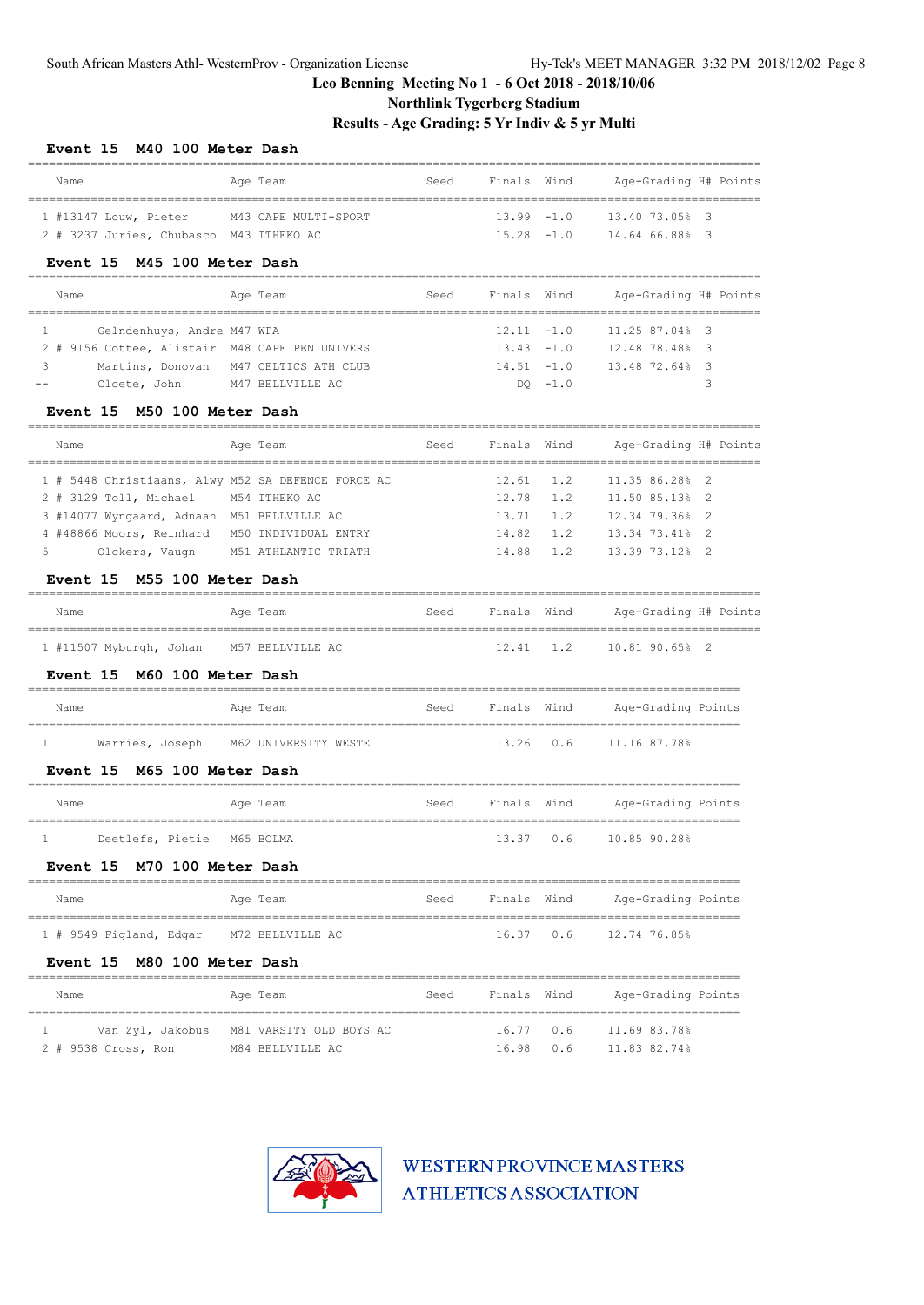**Northlink Tygerberg Stadium**

**Results - Age Grading: 5 Yr Indiv & 5 yr Multi**

| M85 100 Meter Dash<br><b>Event 15</b>                                                                                  |      |             |                                                      |                    |
|------------------------------------------------------------------------------------------------------------------------|------|-------------|------------------------------------------------------|--------------------|
| Age Team<br>Name                                                                                                       | Seed | Finals Wind |                                                      | Age-Grading Points |
| Ridge, Arthur<br>M87 CAPE PEN UNIVERS<br>$\mathbf{1}$                                                                  |      | 18.76       | 0.6<br>12.05 81.24%                                  |                    |
| Event 21 W12-19 1500 Meter Run                                                                                         |      |             |                                                      |                    |
| Name<br>Age Team                                                                                                       | Seed | Finals      | Age-Grading Points                                   |                    |
| October, Zenande W15 LWANDLE ATH CLUB<br>$\mathbf{1}$                                                                  |      | 5:13.60     | 5:13.61 74.13%                                       |                    |
| Event 22 M12-19 1500 Meter Run                                                                                         |      |             |                                                      |                    |
| Name<br>Age Team                                                                                                       | Seed | Finals      | Age-Grading H# Points                                |                    |
| -----------------<br>=======<br>Ngwenduna, Inga M18 SANTORI<br>$\mathbf{1}$                                            |      | 4:16.94     | 4:16.9580.1782                                       |                    |
| M20-29 1500 Meter Run<br><b>Event 22</b>                                                                               |      |             |                                                      |                    |
| Age Team<br>Name                                                                                                       | Seed | Finals      | Age-Grading H# Points                                |                    |
| ====================================<br>________________________________<br>$\mathbf{1}$<br>Jadase, Malusi M28 SANTORI |      | 4:22.58     | 4:22.5978.45%2                                       |                    |
| Event 22 M35 1500 Meter Run                                                                                            |      |             |                                                      |                    |
| Age Team<br>Name                                                                                                       | Seed | Finals      | Age-Grading Points<br>______________________________ |                    |
| 1 #15623 Blaauw, Ricardo M37 BOXER WP ATH CLUB                                                                         |      | 4:21.68     | 4:19.41 79.41%                                       |                    |
| Khaile, Phillip M36 LWANDLE ATH CLUB<br>2                                                                              |      |             | 5:14.38 5:11.65 66.10%                               |                    |
| <b>Event 22</b><br>M40 1500 Meter Run                                                                                  |      |             |                                                      |                    |
| Name<br>Age Team                                                                                                       | Seed | Finals      | Age-Grading Points<br>============================   |                    |
| 1 #15670 Van Rooyen, Chris M41 BOXER WP ATH CLUB                                                                       |      | 4:30.04     | 4:17.06 80.14%                                       |                    |
| 2 # 3237 Juries, Chubasco M43 ITHEKO AC                                                                                |      | 5:44.06     | 5:27.52 62.90%                                       |                    |
| Event 22 M45 1500 Meter Run                                                                                            |      |             |                                                      |                    |
| Name<br>Age Team                                                                                                       | Seed | Finals      | Age-Grading Points                                   |                    |
| 1<br>Martins, Donovan M47 CELTICS ATH CLUB                                                                             |      | 6:01.72     | 5:30.07 62.41%                                       |                    |
| Event 22 M55 1500 Meter Run                                                                                            |      |             |                                                      |                    |
| ==============================<br>Age Team<br>Name                                                                     |      | Seed Finals | Age-Grading Points                                   |                    |
| $\mathbf{1}$<br>Wrench, Peter M57 CARBINEERS ATH CLUB                                                                  |      |             | 5:22.93 4:29.23 76.52%                               |                    |
| Event 22 M75 1500 Meter Run                                                                                            |      |             |                                                      |                    |
| Name<br>Age Team                                                                                                       | Seed | Finals      | Age-Grading Points                                   |                    |
| Kane-Smith, George M76 VARSITY OLD BOYS AC<br>1                                                                        |      | 8:00.44     | ----------------------------<br>5:14.98 65.40%       |                    |

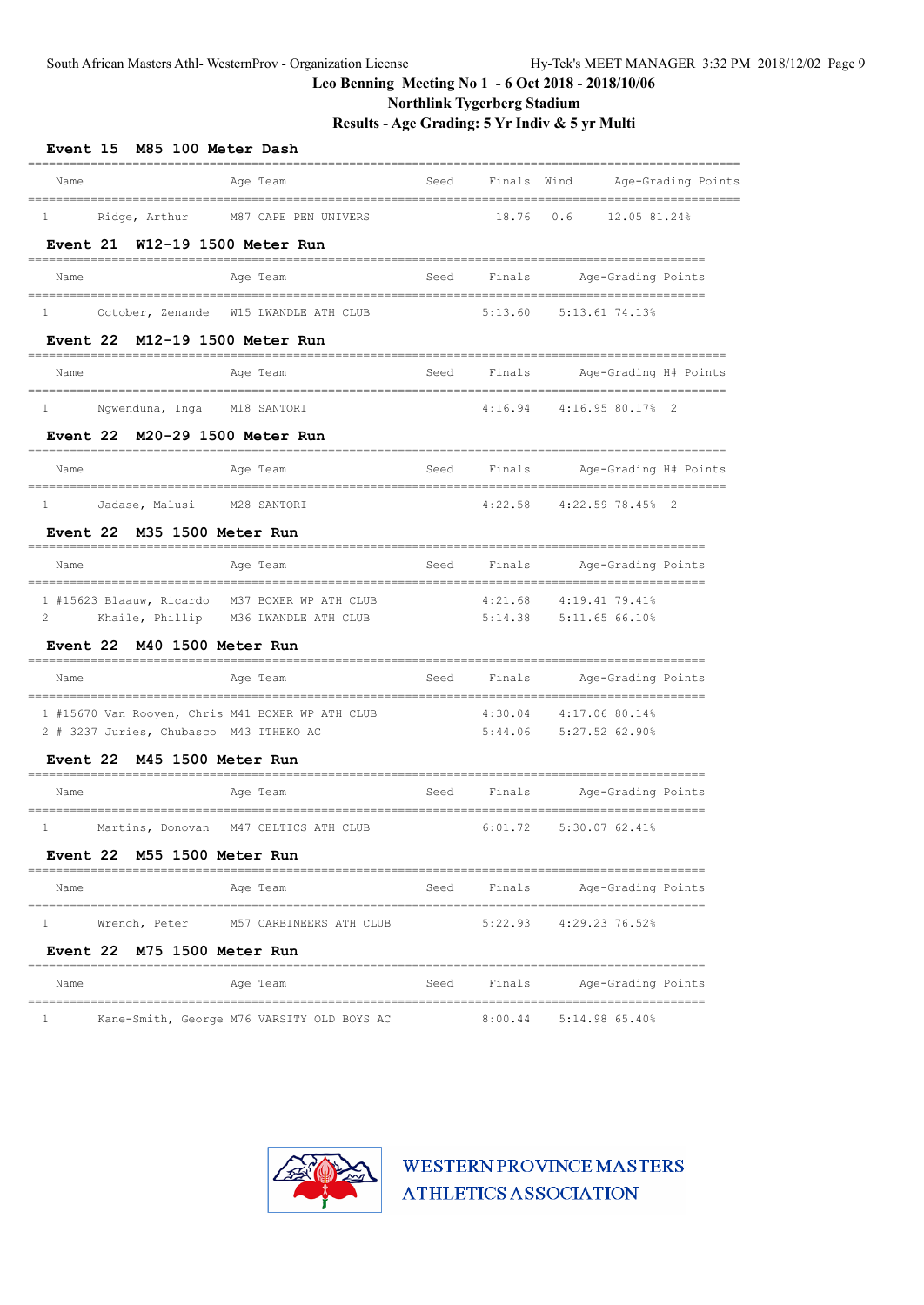# **Northlink Tygerberg Stadium**

**Results - Age Grading: 5 Yr Indiv & 5 yr Multi**

#### **Event 23 W15-19 400 Meter Dash**

| Name            |                                               | Age Team                                           | Seed | Finals  | Age-Grading Points           |                |
|-----------------|-----------------------------------------------|----------------------------------------------------|------|---------|------------------------------|----------------|
| 1               | ==========================<br>Bowers, Nazeema | W18 OVAL NORTH ATH CLUB                            |      | 1:04.69 | $1:04.70$ 73.58%             |                |
| 2               | Nero, Zaheera                                 | W18 OVAL NORTH ATH CLUB                            |      | 1:07.30 | 1:07.31 70.73%               |                |
| 3               | West, Linzi                                   | W18 OVAL NORTH ATH CLUB                            |      | 1:14.84 | 1:14.85 63.60%               |                |
| Event 23        | W35 400 Meter Dash                            | ---------------                                    |      |         |                              |                |
| Name            |                                               | Age Team                                           | Seed | Finals  | Age-Grading Points           |                |
| 1               | Mgqoboka, Nobuntu W36 GUGULETHU AC            |                                                    |      | 1:32.57 | 1:30.71 52.48%               |                |
| <b>Event 23</b> | W50 400 Meter Dash                            |                                                    |      |         | ____________________________ |                |
| Name            |                                               | Age Team                                           | Seed | Finals  | Age-Grading Points           |                |
|                 |                                               | 1 #10419 Alexander, Glenda W51 MITCHELLSPLEIN AC   |      | 1:28.83 | $1:16.18$ 62.49%             |                |
| Event 23        | W55 400 Meter Dash                            |                                                    |      |         |                              |                |
| Name            | ------------------------------------          | Age Team<br>=============================          | Seed | Finals  | Age-Grading Points           |                |
|                 | 1 # 2223 Ruppert, Annette W55 STRAND AC       |                                                    |      | 1:15.74 | 1:01.86 76.95%               |                |
| <b>Event 24</b> | M15-19 400 Meter Dash                         |                                                    |      |         |                              |                |
| Name            |                                               | Age Team                                           | Seed | Finals  | Age-Grading H# Points        |                |
|                 |                                               | 1 #66733 Abrahams, Shakier M18 OVAL NORTH ATH CLUB |      | 53.59   | 53.60 80.57%                 | 3              |
|                 | 2 #20984 Isaacs, Keanu                        | M17 BONTEHEUWEL                                    |      | 55.34   | 55.35 78.03%                 | 3              |
| 2               | Orange, Dylan                                 | M18 OVAL NORTH ATH CLUB                            |      | 55.41   | 55.42 77.93%                 | 3              |
| 3               | Melane, Avyiya                                | M15 MIT PLAIN TITANS AC                            |      | 55.82   | 55.83 77.36%                 | $\overline{4}$ |
| 4               | Jantjies, Millano M15 WPA                     |                                                    |      | 56.89   | 56.90 75.90%                 | 4              |
| 5               | Kandaya, Hanif                                | M16 MIT PLAIN TITANS AC                            |      | 1:02.43 | 1:02.44 69.17%               | 4              |
| 6               | Tini, Luthako                                 | M18 GUGULETHU AC                                   |      | 1:09.56 | 1:09.57 62.08%               | $\overline{4}$ |
| <b>Event 24</b> | M20-29 400 Meter Dash                         |                                                    |      |         |                              |                |
| Name            |                                               | Age Team                                           | Seed | Finals  | Age-Grading H# Points        |                |
| $\mathbf{1}$    | Van der Merwe, Kee M25 ITHEKO AC              |                                                    |      | 52.17   | 52.18 82.77%                 | - 3            |
| <b>Event 24</b> | M40 400 Meter Dash                            |                                                    |      |         |                              |                |
| Name            |                                               | Age Team                                           | Seed | Finals  | Age-Grading H# Points        |                |
|                 |                                               |                                                    |      |         |                              |                |
|                 | 1 # 3237 Juries, Chubasco M43 ITHEKO AC       |                                                    |      | 1:09.95 | $1:05.44$ 65.99% 2           |                |

| Name                    | Ace Team            | Seed | Finals | Age-Grading H# Points |  |
|-------------------------|---------------------|------|--------|-----------------------|--|
| 1 # 8323 Basson, Marius | M46 ORANJERIVIER AK |      | 55.07  | 49.87 86.60% 2        |  |

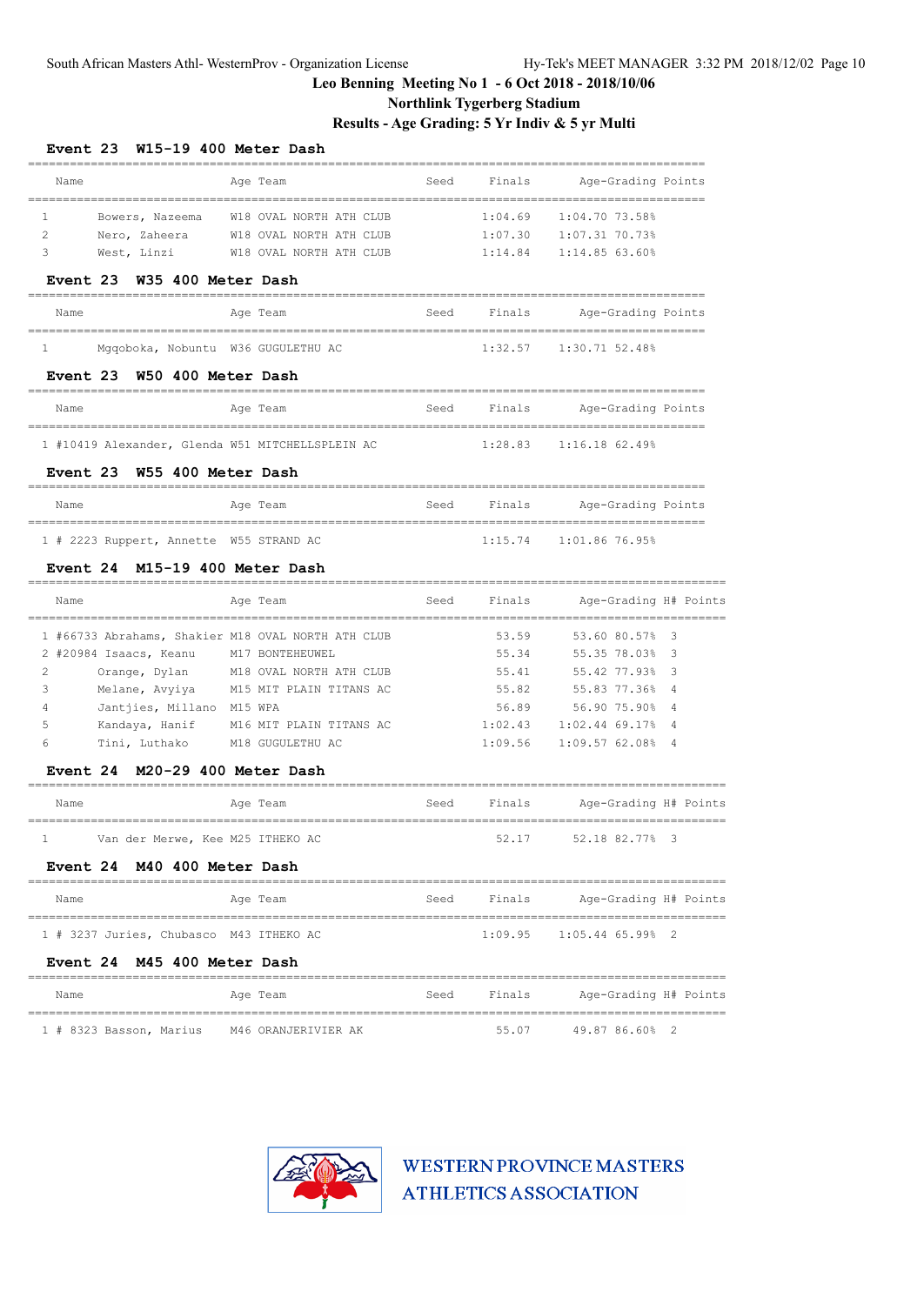# **Northlink Tygerberg Stadium**

**Results - Age Grading: 5 Yr Indiv & 5 yr Multi**

| Event 24 M50 400 Meter Dash                                                |                                              |      |                      |                                  |                                                  |                    |  |
|----------------------------------------------------------------------------|----------------------------------------------|------|----------------------|----------------------------------|--------------------------------------------------|--------------------|--|
| Name                                                                       | Age Team                                     | Seed | Finals               | Age-Grading H# Points            |                                                  |                    |  |
| 1 #12674 Doren, Peter<br>Russell, Scott<br>2                               | M54 CORRECTIONAL SER<br>M50 CAPE PEN UNIVERS |      | 1:00.06<br>1:00.08   | 52.58 82.13% 2<br>52.60 82.11% 2 |                                                  |                    |  |
| Event 24 M60 400 Meter Dash                                                |                                              |      |                      |                                  |                                                  |                    |  |
| Name                                                                       | Age Team                                     |      | Seed Finals          | Age-Grading Points               |                                                  |                    |  |
| Warries, Joseph M62 UNIVERSITY WESTE<br>$1 \quad$                          |                                              |      | 1:02.06 50.61 85.34% |                                  |                                                  |                    |  |
| Event 24 M65 400 Meter Dash                                                |                                              |      |                      |                                  |                                                  |                    |  |
| Name                                                                       | Age Team                                     | Seed | Finals               | Age-Grading Points               |                                                  |                    |  |
| Cleophas, Henry M66 NEDBANK WP<br>1<br>Event 24 M80 400 Meter Dash         |                                              |      | 1:12.85              | 57.09 75.63%                     |                                                  |                    |  |
| Name                                                                       | Age Team                                     | Seed | Finals               | Age-Grading Points               |                                                  |                    |  |
| Van Zyl, Jakobus M81 VARSITY OLD BOYS AC<br>1<br>Event 25 M35 Hammer Throw |                                              |      | 1:28.69              | 56.44 76.51%                     |                                                  |                    |  |
| Name                                                                       | Age Team                                     |      | Seed                 | Finals                           |                                                  | Age-Grading Points |  |
| 1 # 3692 Wiener, Shukri M36 PINELANDS AC                                   |                                              |      |                      |                                  | 23.30m 23.99m 27.67%                             |                    |  |
| Event 25 M40 Hammer Throw                                                  |                                              |      |                      |                                  | ---------------------------                      |                    |  |
| Name                                                                       | Age Team                                     |      | Seed                 | Finals                           | Age-Grading Points                               |                    |  |
| 1<br>Event 25 M55 Hammer Throw                                             | Van der Westhuizen M41 BELLVILLE AC          |      |                      |                                  | 32.46m 36.52m 42.11%                             |                    |  |
| Name                                                                       | Age Team                                     |      | Seed                 | Finals                           | Age-Grading Points                               | ================   |  |
| 1<br>Event 25 M65 Hammer Throw                                             | Lamara, Zain M58 BELLVILLE AC                |      |                      |                                  | ________________________<br>28.46m 37.41m 43.13% |                    |  |
| Name                                                                       | Age Team                                     |      | Seed                 |                                  | Finals Age-Grading Points                        |                    |  |
| ---------------------------------<br>$1$ # 3686 Wale, Anton                | M66 PINELANDS AC                             |      |                      | 31.92m                           |                                                  | 46.78m 53.94%      |  |
| Event 25 M70 Hammer Throw                                                  | =========                                    |      |                      |                                  |                                                  |                    |  |
| Name                                                                       | Age Team                                     |      | Seed                 | Finals                           |                                                  | Age-Grading Points |  |
| $1$ # 1781 Hough, Norman                                                   | M71 BOLMA                                    |      |                      | 36.30m                           |                                                  | 52.72m 60.78%      |  |

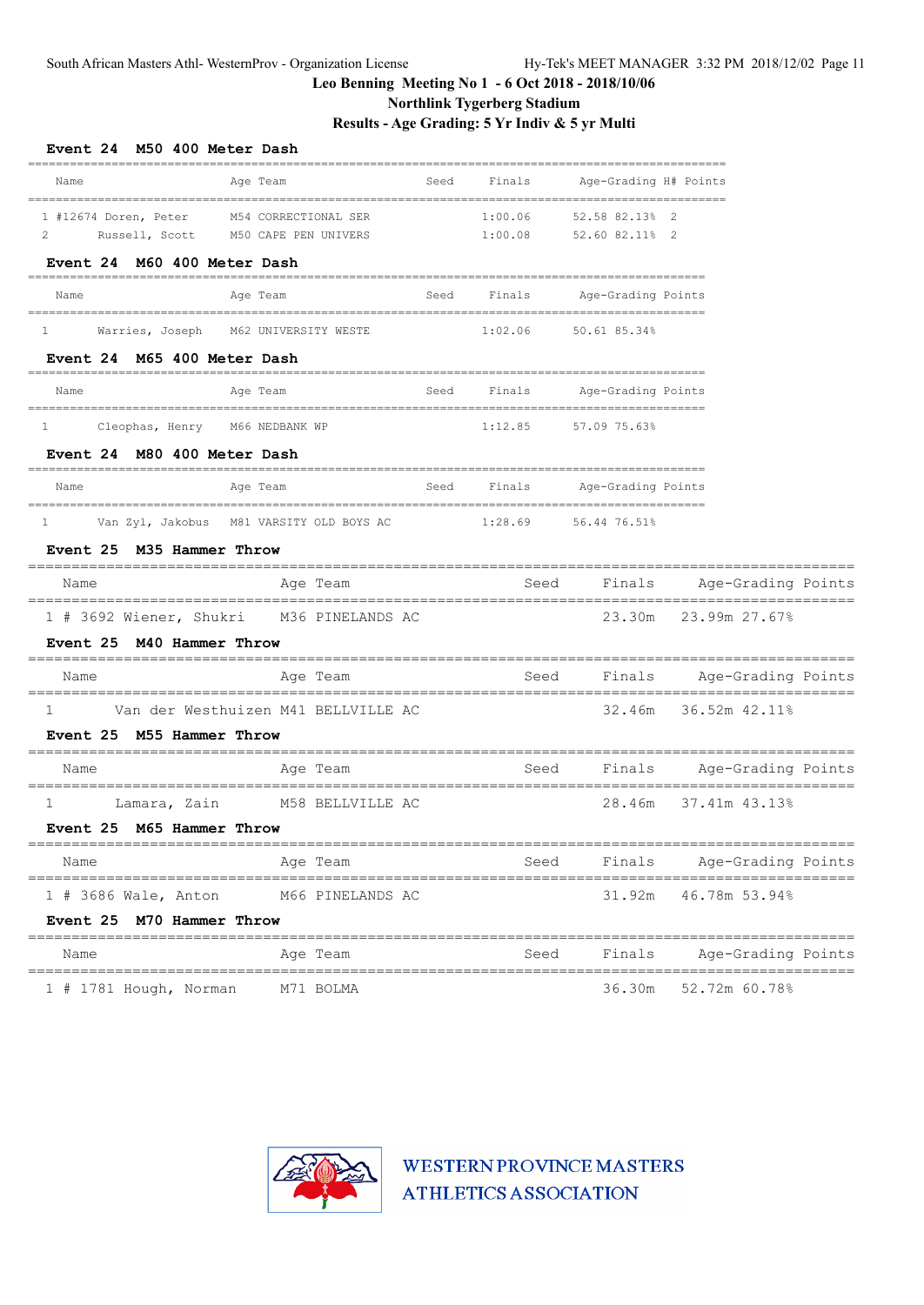**Northlink Tygerberg Stadium**

**Results - Age Grading: 5 Yr Indiv & 5 yr Multi**

| Event 26 M40 High Jump<br><b>EBBEER</b><br>-----------------------                                                                              |                                      |      |             |                                                               |  |
|-------------------------------------------------------------------------------------------------------------------------------------------------|--------------------------------------|------|-------------|---------------------------------------------------------------|--|
| Name                                                                                                                                            | Age Team                             | Seed | Finals      | Age-Grading Points                                            |  |
| 1 # 3237 Juries, Chubasco M43 ITHEKO AC<br>Event 26 M45 High Jump                                                                               |                                      |      | 1.00m       | 1.04m 42.74%                                                  |  |
| Name                                                                                                                                            | Age Team                             | Seed | Finals      | Age-Grading Points                                            |  |
| Van Zyl, Dana<br>1<br>Event 27 W65 High Jump                                                                                                    | M45 WPA                              |      | 1.55m       | 1.70m 69.82%                                                  |  |
| Name                                                                                                                                            | Age Team                             | Seed | Finals      | Age-Grading Points                                            |  |
| 1 #12865 Jonkers, Margaret W68 NANTES ATH CLUB<br>-- # 1894 Durandt, Marita                                                                     | W66 SWD                              |      | 1.03m<br>ΝH | 1.51m 72.54%                                                  |  |
| Event 28 W40 Hammer Throw<br>=============================                                                                                      |                                      |      |             |                                                               |  |
| Name                                                                                                                                            | Age Team                             | Seed | Finals      | Age-Grading Points                                            |  |
| 1 # 9541 Kruger, Sanet W42 BELLVILLE AC<br>Event 28 W60 Hammer Throw                                                                            |                                      |      | 28.64m      | 33.68m 43.75%                                                 |  |
| Name<br>===========                                                                                                                             | Age Team                             | Seed | Finals      | Age-Grading Points                                            |  |
| $\mathbf{1}$<br>Stofberg, Tertia<br>Event 28 W65 Hammer Throw<br>--------------------------                                                     | W64 BELLVILLE AC                     |      | 24.77m      | 38.02m 49.39%                                                 |  |
| Name                                                                                                                                            | Age Team                             | Seed | Finals      | Age-Grading Points                                            |  |
| 1 # 1596 Griesel, Ronel W66 BOLMA<br>2 # 1894 Durandt, Marita W66 SWD<br>3 #13023 Du Toit, Aletta W67 BELLVILLE AC<br>Event 28 W70 Hammer Throw |                                      |      | 22.33m      | 38.04m 49.41%<br>19.75m 33.65m 43.70%<br>19.55m 33.30m 43.26% |  |
| Name                                                                                                                                            | Age Team                             | Seed | Finals      | Age-Grading Points                                            |  |
| 1 #14000 Grobbelaar, Elize W73 BELLVILLE AC<br>Event 29 M15-19 Shot Put                                                                         |                                      |      | 19.74m      | 37.82m 49.12%                                                 |  |
| Name                                                                                                                                            | Age Team                             |      |             | Seed Finals Age-Grading Points                                |  |
| 1<br>Event 29 M35 Shot Put                                                                                                                      | Cutlings, Riyan M18 CELTICS ATH CLUB |      |             | 10.86m 10.86m 46.97%                                          |  |
| Name                                                                                                                                            | Age Team                             |      |             | Seed Finals Age-Grading Points                                |  |
| 1 # 3692 Wiener, Shukri                                                                                                                         | M36 PINELANDS AC                     |      | 12.13m      | 12.58m 54.42%                                                 |  |

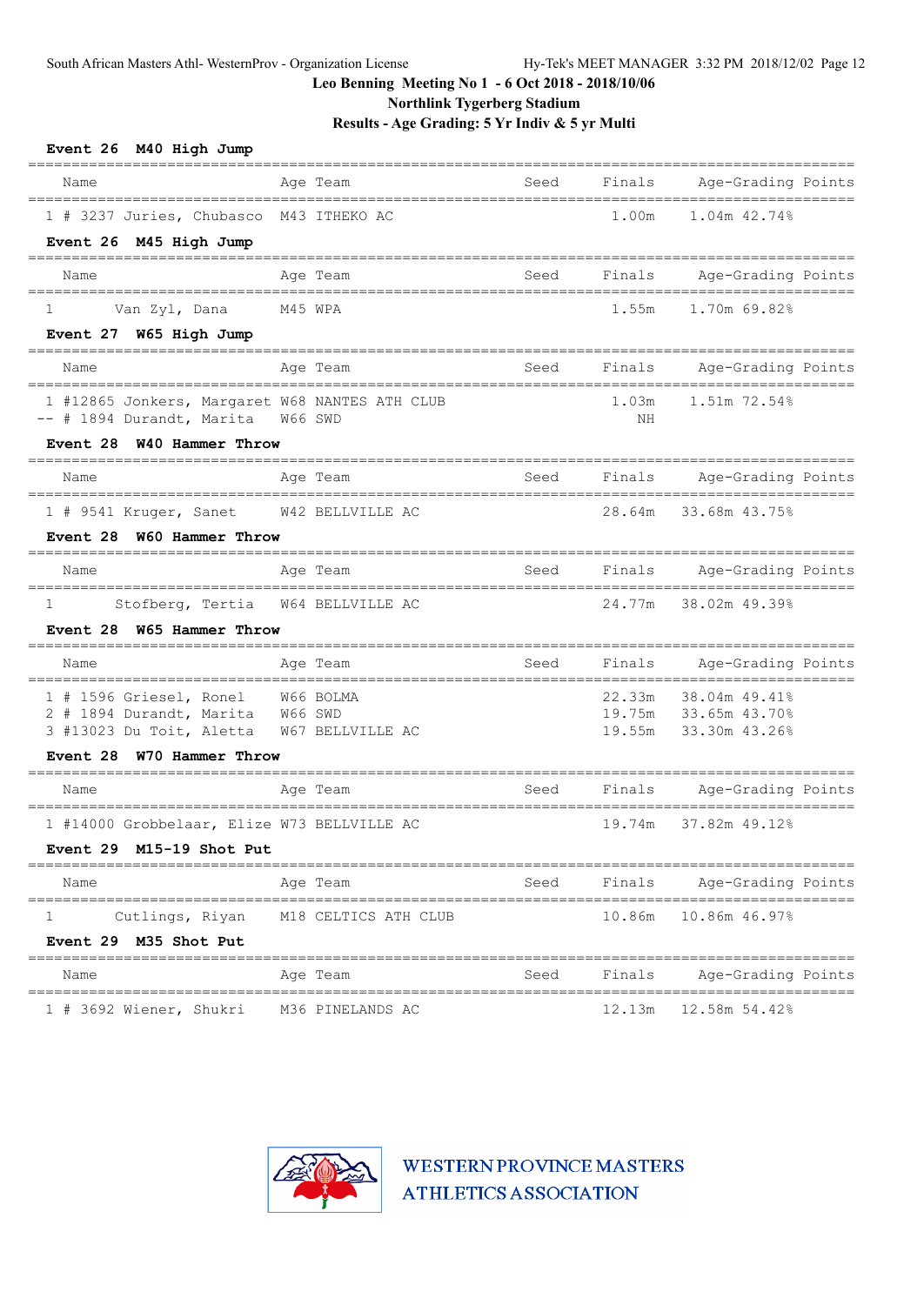**Northlink Tygerberg Stadium**

**Results - Age Grading: 5 Yr Indiv & 5 yr Multi**

| Event 29 M40 Shot Put                                                                                                  |                                            |      |        |                           |
|------------------------------------------------------------------------------------------------------------------------|--------------------------------------------|------|--------|---------------------------|
| Name                                                                                                                   | Age Team                                   | Seed | Finals | Age-Grading Points        |
| 1<br>Event 29 M50 Shot Put                                                                                             | Van der Westhuizen M41 BELLVILLE AC        |      | 11.12m | 12.38m 53.56%             |
| Name                                                                                                                   | Age Team                                   | Seed |        | Finals Age-Grading Points |
| 1 #14078 Smith, JC<br>Event 29 M55 Shot Put                                                                            | M50 BELLVILLE AC                           |      | 10.01m | 11.73m 50.73%             |
| Name                                                                                                                   | Age Team                                   | Seed |        | Finals Age-Grading Points |
| $\mathbf{1}$<br>Lamara, Zain<br>Event 29 M65 Shot Put                                                                  | M58 BELLVILLE AC                           |      | 10.93m | 13.88m 60.05%             |
| Name                                                                                                                   | Age Team                                   | Seed | Finals | Age-Grading Points        |
| $1$ # 3686 Wale, Anton<br>Event 29 M70 Shot Put                                                                        | M66 PINELANDS AC                           |      | 10.87m | 14.79m 63.98%             |
| Name                                                                                                                   | Age Team                                   | Seed | Finals | Age-Grading Points        |
| 1 # 1781 Hough, Norman<br>Event 29 M80 Shot Put                                                                        | M71 BOLMA                                  |      | 11.48m | 14.70m 63.60%             |
| Name                                                                                                                   | =========<br>Age Team                      | Seed | Finals | Age-Grading Points        |
| $1 \qquad \qquad$<br>Roos, Johan<br>Event 32 M15-19 Discus Throw                                                       | M81 BELLVILLE AC                           |      | 7.82m  | 11.77m 50.91%             |
| Name                                                                                                                   | Age Team                                   | Seed | Finals | Age-Grading Points        |
| $\mathbf{1}$<br>Event 32 M35 Discus Throw                                                                              | Cutlings, Riyan M18 CELTICS ATH CLUB       |      | 23.43m | 23.43m 31.63%             |
| Name<br>and the contract of the contract of the contract of the contract of the contract of the contract of the contra | in the state of the Seed Seed Section 2014 |      |        | Finals Age-Grading Points |
| 1 # 3692 Wiener, Shukri M36 PINELANDS AC<br>Event 32 M40 Discus Throw                                                  |                                            |      | 29.17m | 29.58m 39.94%             |
| Name                                                                                                                   | Age Team                                   | Seed | Finals | Age-Grading Points        |
| ı                                                                                                                      | Van der Westhuizen M41 BELLVILLE AC        |      | 33.84m | 37.27m 50.31%             |

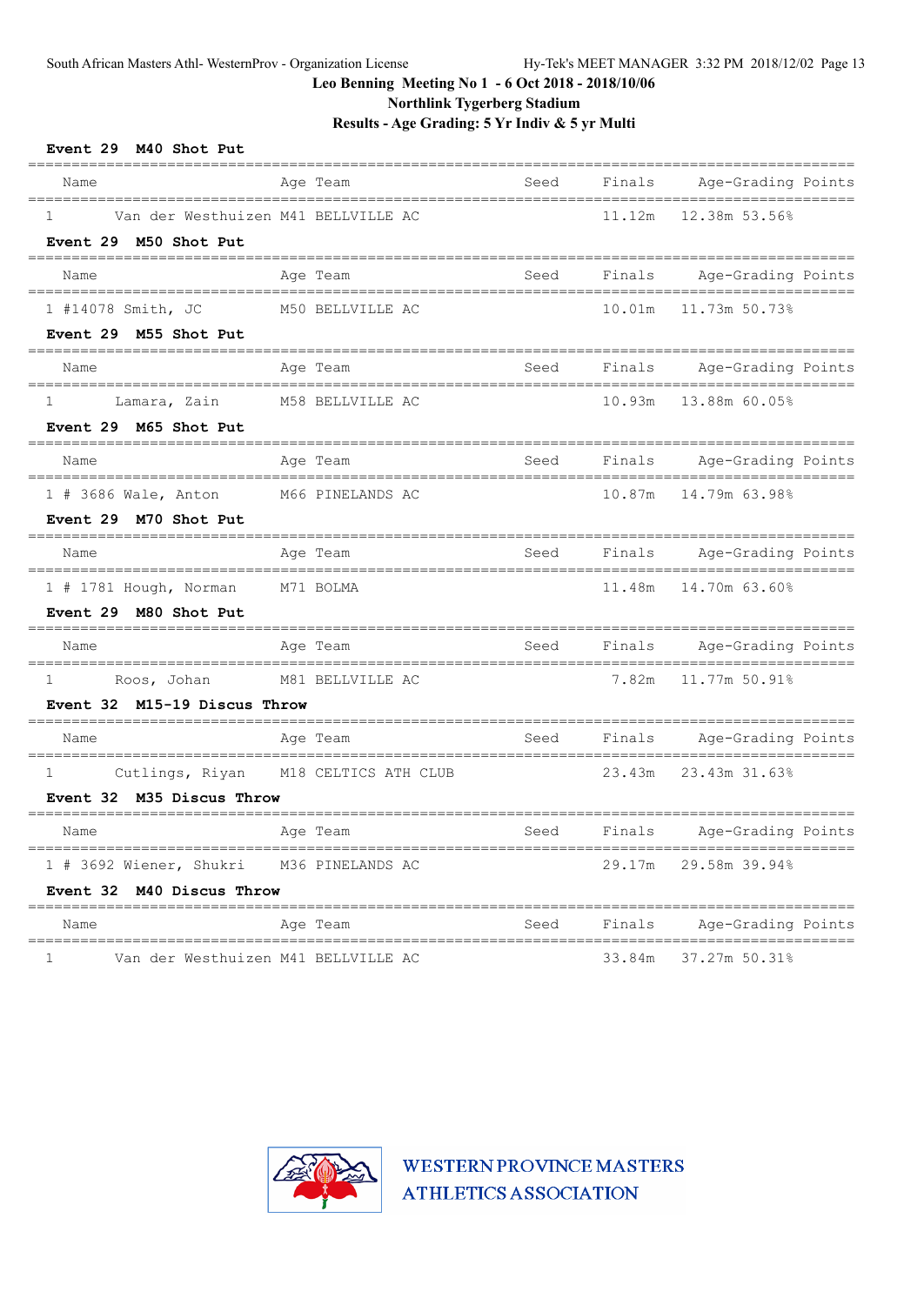**Northlink Tygerberg Stadium**

**Results - Age Grading: 5 Yr Indiv & 5 yr Multi**

| Event 32 M45 Discus Throw<br>=============================                                                                      | ================             |      |                 |                                              |  |
|---------------------------------------------------------------------------------------------------------------------------------|------------------------------|------|-----------------|----------------------------------------------|--|
| Name                                                                                                                            | Age Team                     | Seed |                 | Finals Age-Grading Points                    |  |
| Van Zyl, Dana M45 WPA<br>$1 \qquad \qquad$<br>Event 32 M50 Discus Throw                                                         |                              |      |                 | 23.65m 28.49m 38.47%                         |  |
| Name                                                                                                                            | Age Team                     | Seed |                 | Finals Age-Grading Points                    |  |
| 1 #14078 Smith, JC                                                                                                              | M50 BELLVILLE AC             |      |                 | 38.11m 38.94m 52.57%                         |  |
| Event 32 M55 Discus Throw                                                                                                       |                              |      |                 |                                              |  |
| Name                                                                                                                            | Age Team                     | Seed |                 | Finals Age-Grading Points                    |  |
| Lamara, Zain M58 BELLVILLE AC<br>$1 \quad \cdots$<br>Event 32 M65 Discus Throw                                                  |                              |      |                 | 26.96m 29.93m 40.41%                         |  |
| Name                                                                                                                            | Age Team                     |      |                 | Seed Finals Age-Grading Points               |  |
| 1 # 3686 Wale, Anton M66 PINELANDS AC<br>Event 32 M70 Discus Throw                                                              |                              |      |                 | 34.35m 39.97m 53.96%                         |  |
| Name                                                                                                                            | Age Team                     |      |                 | Seed Finals Age-Grading Points               |  |
| 1 # 1781 Hough, Norman M71 BOLMA<br>Event 32 M80 Discus Throw                                                                   |                              |      | 33.23m          | 42.47m 57.33%                                |  |
| Name                                                                                                                            | Age Team                     | Seed |                 | Finals Age-Grading Points                    |  |
| 1 # 1777 Muller, John M81 BOLMA<br>$2 \left( \frac{1}{2} \right)$<br>Event 33 W35 Shot Put                                      | Roos, Johan M81 BELLVILLE AC |      |                 | 25.28m 41.56m 56.10%<br>20.15m 33.12m 44.72% |  |
| Name                                                                                                                            | Age Team                     | Seed |                 | Finals Age-Grading Points                    |  |
| Gerstner, Juanita W35 TYGERBERG AC<br>$1 \qquad \qquad$<br>2 #12475 Mohamed, Fatima W37 HEWAT ATH CLUB<br>Event 33 W40 Shot Put |                              |      | 11.09m<br>6.02m | 11.49m 50.80%<br>$6.24m$ 27.58%              |  |
| Name                                                                                                                            | Age Team                     | Seed | Finals          | Age-Grading Points                           |  |
| 1 # 9541 Kruger, Sanet<br>Event 33 W55 Shot Put                                                                                 | W42 BELLVILLE AC             |      | 9.24m           | 10.25m 45.32%                                |  |
| Name                                                                                                                            | Age Team                     | Seed | Finals          | Age-Grading Points                           |  |
| 1 #48868 Smith, Jackie                                                                                                          | W56 BOLMA                    |      | 9.01m           | 12.34m 54.57%                                |  |

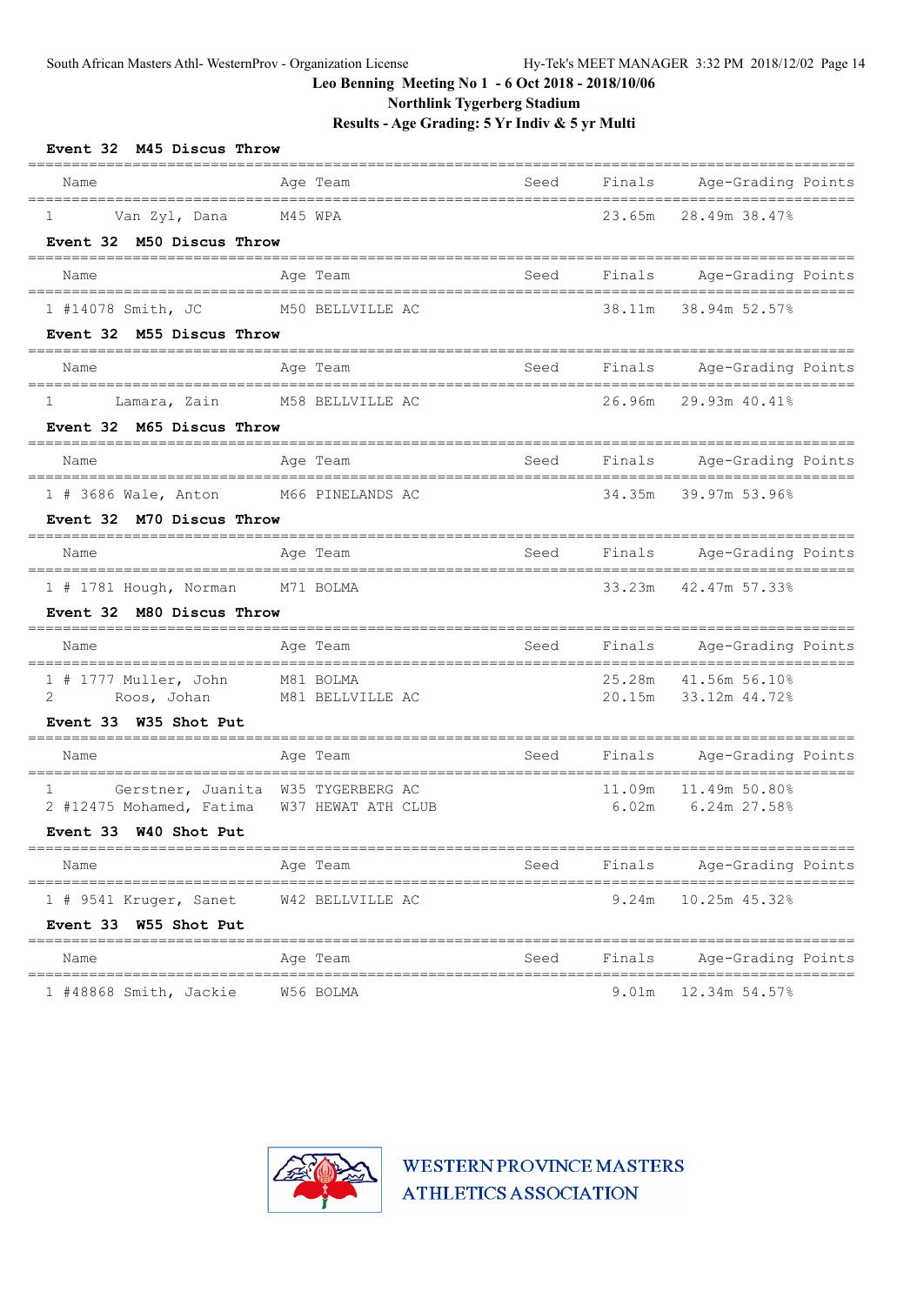**Northlink Tygerberg Stadium**

# **Results - Age Grading: 5 Yr Indiv & 5 yr Multi**

| Event 33 W60 Shot Put                                                                |                                                    |      |                        |                    |                                |  |
|--------------------------------------------------------------------------------------|----------------------------------------------------|------|------------------------|--------------------|--------------------------------|--|
| Name                                                                                 | Age Team                                           |      | Seed                   |                    | Finals Age-Grading Points      |  |
| ==================================<br>Stofberg, Tertia<br>1<br>Event 33 W65 Shot Put | W64 BELLVILLE AC                                   |      |                        | 7.09m              | 10.64m 47.05%                  |  |
| Name                                                                                 | Age Team                                           |      | Seed                   | Finals             | Age-Grading Points             |  |
| 1 # 1596 Griesel, Ronel W66 BOLMA                                                    |                                                    |      |                        | 8.61m              | 14.29m 63.17%                  |  |
| 2 # 1894 Durandt, Marita<br>3 #13023 Du Toit, Aletta                                 | W66 SWD<br>W67 BELLVILLE AC                        |      |                        | 7.63m<br>6.05m     | 12.66m 55.98%<br>10.04m 44.39% |  |
| Event 33 W70 Shot Put                                                                |                                                    |      |                        |                    |                                |  |
| Name                                                                                 | Age Team<br>--------====================           |      | Seed                   |                    | Finals Age-Grading Points      |  |
| Event 36 M15-19 Long Jump                                                            | 1 #14000 Grobbelaar, Elize W73 BELLVILLE AC        |      |                        | 5.42m              | 10.05m 44.46%                  |  |
| Name                                                                                 | Age Team                                           | Seed | Finals Wind            | Age-Grading Points |                                |  |
| Griffith, Arnold<br>1                                                                | M17 BONTEHEUWEL                                    |      | 6.38m NWI              | 6.38m 71.28%       |                                |  |
| $\mathbf{1}$<br>Wyngaard, D                                                          | M18 BELLVILLE AC                                   |      | $6.33m$ NWI            | 6.33m 70.73%       |                                |  |
| Event 36 M40 Long Jump                                                               |                                                    |      |                        |                    |                                |  |
| Name                                                                                 | Age Team<br>====================================   | Seed | Finals Wind            | Age-Grading Points |                                |  |
| 1 # 3237 Juries, Chubasco M43 ITHEKO AC                                              |                                                    |      | 3.93m NWI              | 4.28m 47.87%       |                                |  |
| Event 36 M45 Long Jump                                                               |                                                    |      |                        |                    |                                |  |
| Name                                                                                 | Age Team                                           | Seed | Finals Wind            | Age-Grading Points |                                |  |
|                                                                                      | Martins, Donovan M47 CELTICS ATH CLUB              |      | ND.<br>NWI             |                    |                                |  |
| Event 36 M50 Long Jump                                                               |                                                    |      |                        |                    |                                |  |
| Name                                                                                 | Age Team                                           | Seed | Finals Wind            | Age-Grading Points |                                |  |
|                                                                                      | 1 # 5448 Christiaans, Alwy M52 SA DEFENCE FORCE AC |      | 4.78m NWI 5.87m 65.66% |                    |                                |  |
| Event 37 W20-29 Discus Throw                                                         |                                                    |      |                        |                    |                                |  |
| Name                                                                                 | Age Team                                           |      | Seed                   | Finals             | Age-Grading Points             |  |
| 1<br>Event 37 W35 Discus Throw                                                       | Gerstner, Anneline W25 TYGERBERG AC                |      |                        | 34.05m             | 34.05m 44.34%                  |  |
| Name                                                                                 | Age Team                                           |      | Seed                   | Finals             | Age-Grading Points             |  |
| ı                                                                                    | Gerstner, Juanita W35 TYGERBERG AC                 |      |                        | 36.93m             | 38.28m 49.86%                  |  |

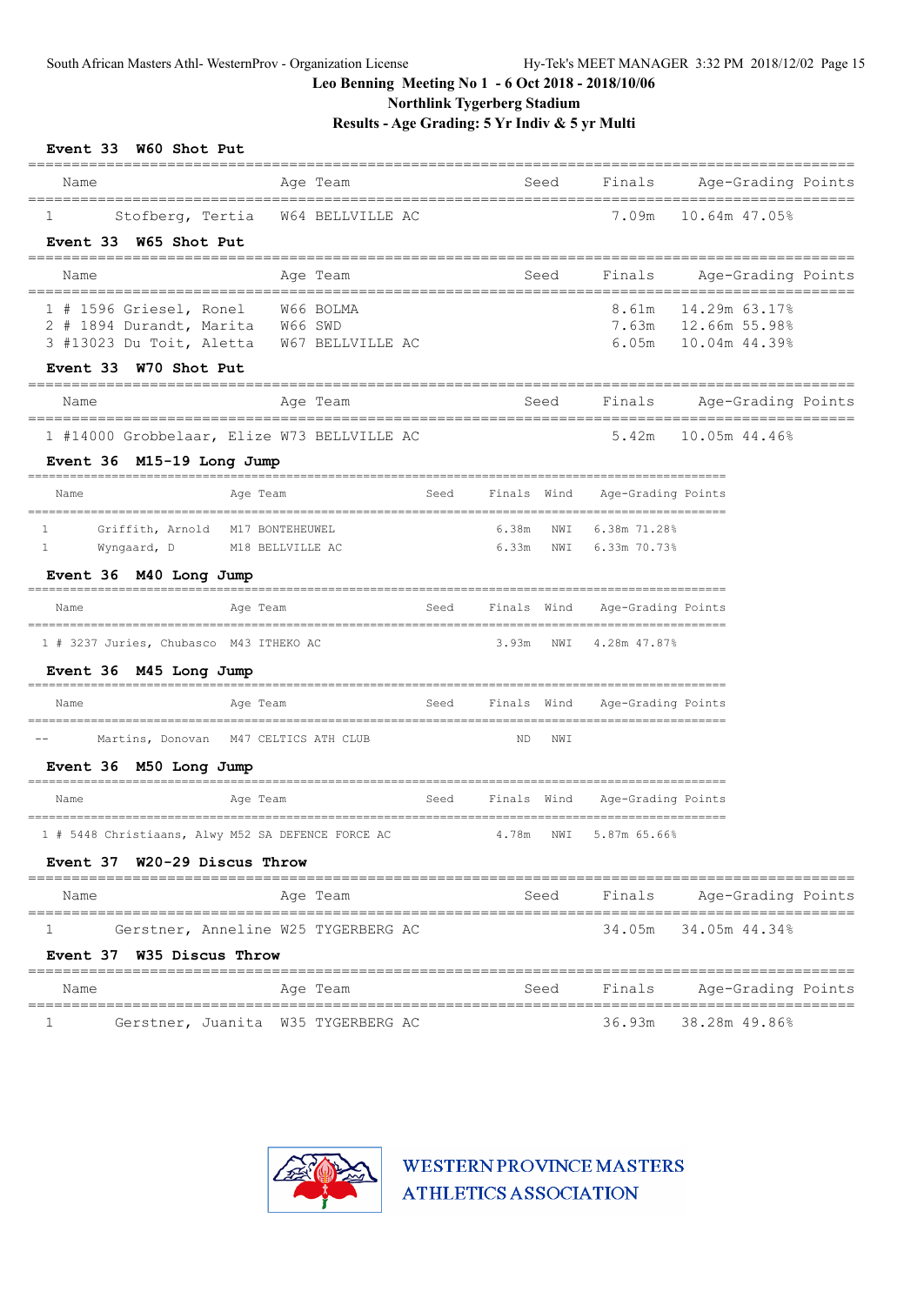**Northlink Tygerberg Stadium**

**Results - Age Grading: 5 Yr Indiv & 5 yr Multi**

| Event 37 W40 Discus Throw<br>=====                                            |           |                       |      |             |      |                                              |                             |  |
|-------------------------------------------------------------------------------|-----------|-----------------------|------|-------------|------|----------------------------------------------|-----------------------------|--|
| Name                                                                          |           | Age Team              |      |             | Seed | Finals                                       | Age-Grading Points          |  |
| 1 # 9541 Kruger, Sanet W42 BELLVILLE AC                                       |           |                       |      |             |      | 28.47m                                       | ==========<br>31.74m 41.33% |  |
| Event 37 W55 Discus Throw                                                     |           |                       |      |             |      |                                              |                             |  |
| Name                                                                          |           | Age Team              |      |             | Seed | Finals                                       | Age-Grading Points          |  |
| 1 #48868 Smith, Jackie                                                        | W56 BOLMA |                       |      |             |      | 22.37m                                       | 32.22m 41.96%               |  |
| Event 37 W60 Discus Throw                                                     |           |                       |      |             |      |                                              |                             |  |
| Name<br>---------------------------------                                     |           | Age Team              |      |             | Seed | Finals Age-Grading Points                    | ==========                  |  |
| Stofberg, Tertia<br>1                                                         |           | W64 BELLVILLE AC      |      |             |      | 15.64m                                       | 24.96m 32.50%               |  |
| Event 37 W65 Discus Throw                                                     |           |                       |      |             |      |                                              |                             |  |
| Name                                                                          |           | Age Team              |      |             | Seed | Finals                                       | Age-Grading Points          |  |
| 1 # 1596 Griesel, Ronel W66 BOLMA                                             |           |                       |      |             |      | 17.90m                                       | 32.08m 41.78%               |  |
| 2 # 1894 Durandt, Marita W66 SWD<br>3 #13023 Du Toit, Aletta W67 BELLVILLE AC |           |                       |      |             |      | 16.46m 29.50m 38.42%<br>13.65m 24.47m 31.86% |                             |  |
| Event 37 W70 Discus Throw                                                     |           |                       |      |             |      |                                              |                             |  |
| Name                                                                          |           | =========<br>Age Team |      |             | Seed | Finals                                       | Age-Grading Points          |  |
| 1 #14000 Grobbelaar, Elize W73 BELLVILLE AC                                   |           |                       |      |             |      | 14.03m                                       | 28.82m 37.52%               |  |
| Event 38 W35 Long Jump                                                        |           |                       |      |             |      |                                              |                             |  |
| Name                                                                          | Age Team  |                       | Seed | Finals Wind |      | Age-Grading Points                           |                             |  |
| 1 #12475 Mohamed, Fatima W37 HEWAT ATH CLUB                                   |           |                       |      | 2.98m NWI   |      | 3.12m 41.62%                                 |                             |  |
| Event 38 W65 Long Jump                                                        |           |                       |      |             |      |                                              |                             |  |
| Name                                                                          | Age Team  |                       | Seed | Finals Wind |      | Age-Grading Points                           |                             |  |
| 1 #12865 Jonkers, Margaret W68 NANTES ATH CLUB                                |           |                       |      | 2.85m NWI   |      | 4.43m 59.01%                                 |                             |  |
| Event 39 M35 Javelin Throw                                                    |           |                       |      |             |      |                                              |                             |  |
| Name                                                                          |           | Age Team              |      |             | Seed | Finals                                       | Age-Grading Points          |  |
| 1 # 3692 Wiener, Shukri                                                       |           | M36 PINELANDS AC      |      |             |      | 32.09m                                       | 32.49m 33.00%               |  |
| Event 39 M45 Javelin Throw                                                    |           |                       |      |             |      |                                              |                             |  |
| Name                                                                          |           | Age Team              |      |             | Seed | Finals                                       | Age-Grading Points          |  |
|                                                                               |           |                       |      |             |      |                                              |                             |  |

1 Du Bruyn, Japie 149 BELLVILLE AC 1999 89.82m 46.65m 47.37% 2 Van Zyl, Dana M45 WPA 30.00m 35.14m 35.69%

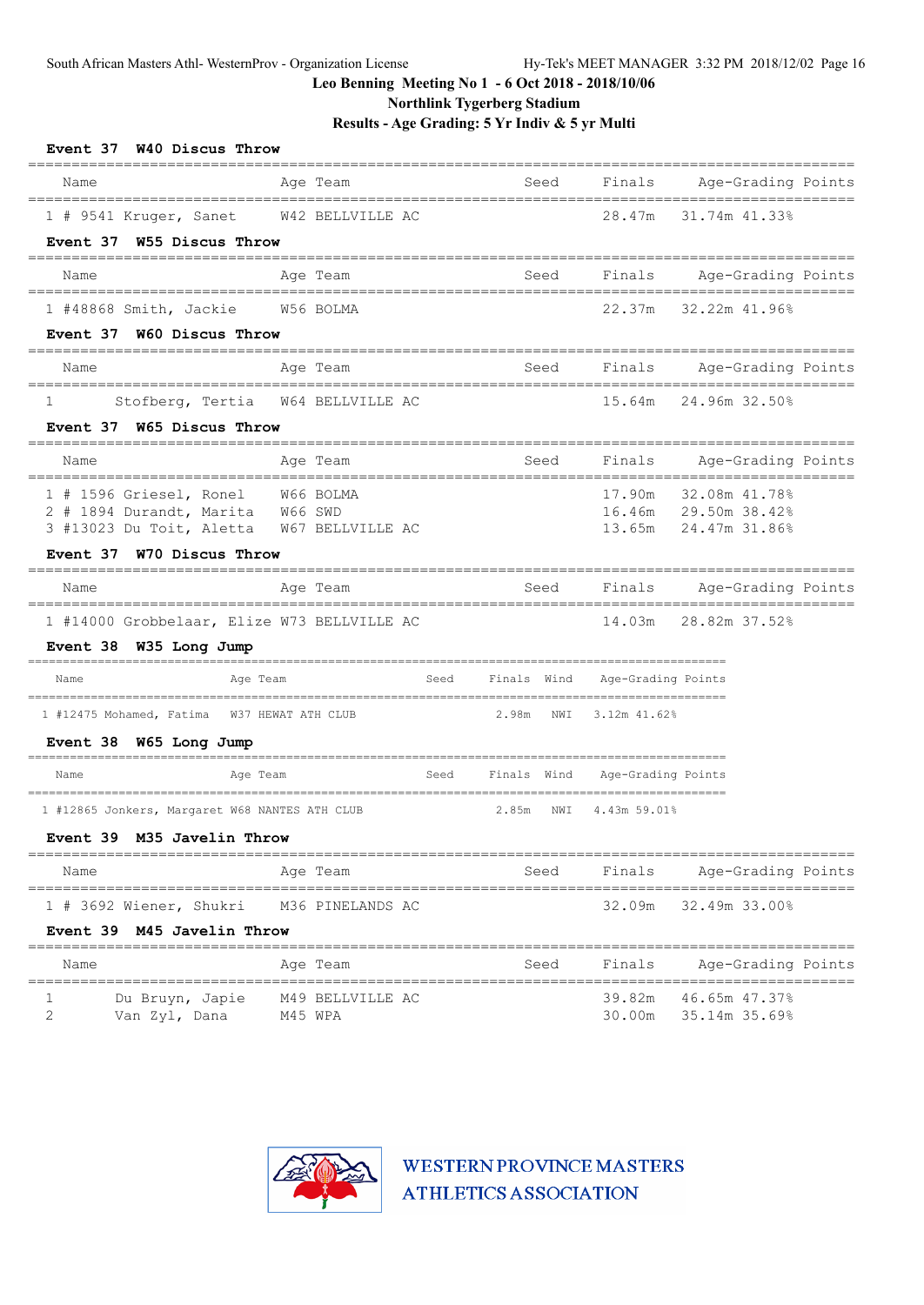**Northlink Tygerberg Stadium**

**Results - Age Grading: 5 Yr Indiv & 5 yr Multi**

| Event 39 M50 Javelin Throw                    |                                                |      |        |                                                                |
|-----------------------------------------------|------------------------------------------------|------|--------|----------------------------------------------------------------|
| Name<br>===================================== | Age Team                                       | Seed | Finals | Age-Grading Points                                             |
| 1 #14078 Smith, JC                            | M50 BELLVILLE AC                               |      | 42.40m | 52.05m 52.86%                                                  |
| Event 39 M55 Javelin Throw                    |                                                |      |        |                                                                |
| Name                                          | Age Team                                       | Seed | Finals | Age-Grading Points                                             |
| Lamara, Zain<br>1                             | M58 BELLVILLE AC                               |      | 30.24m | 40.46m 41.09%                                                  |
| Event 39 M60 Javelin Throw                    |                                                |      |        |                                                                |
| Name                                          | Age Team<br>================================== | Seed | Finals | Age-Grading Points<br>=======================                  |
| $\mathbf{1}$                                  | Vercuiel, Hein M60 BELLVILLE AC                |      | 31.28m | 44.22m 44.91%                                                  |
| Event 39 M65 Javelin Throw                    |                                                |      |        |                                                                |
| Name                                          | Age Team                                       | Seed | Finals | Age-Grading Points<br>===========================              |
| 1 # 3686 Wale, Anton M66 PINELANDS AC         |                                                |      |        | 30.90m 48.26m 49.01%                                           |
| Event 39 M70 Javelin Throw                    |                                                |      |        |                                                                |
| Name                                          | Age Team                                       | Seed | Finals | Age-Grading Points<br>_____________________________            |
| 1 # 1781 Hough, Norman M71 BOLMA              |                                                |      |        | 33.87m 56.90m 57.78%                                           |
| Event 39 M80 Javelin Throw                    |                                                |      |        |                                                                |
| Name                                          | Age Team                                       | Seed |        | Finals Age-Grading Points                                      |
| Roos, Johan<br>$\mathbf{1}$                   | M81 BELLVILLE AC                               |      | 20.69m | 43.34m 44.02%                                                  |
| Event 40 W35 Weight Throw                     |                                                |      |        |                                                                |
| Name                                          | Age Team                                       | Seed |        | Finals Age-Grading Points<br>_________________________________ |
| 1                                             | Gerstner, Juanita W35 TYGERBERG AC             |      |        | 10.83m  11.82m  50.12%                                         |
| Event 40 W40 Weight Throw                     |                                                |      |        |                                                                |
| Name                                          | Age Team                                       | Seed | Finals | Age-Grading Points                                             |
| 1 # 9541 Kruger, Sanet                        | W42 BELLVILLE AC                               |      | 8.89m  | 10.53m 44.65%                                                  |
| Event 40 W55 Weight Throw                     |                                                |      |        |                                                                |
| Name                                          | Age Team                                       | Seed | Finals | Age-Grading Points                                             |
| 1 #48868 Smith, Jackie                        | W56 BOLMA                                      |      | 7.61m  | 9.83m 41.65%                                                   |

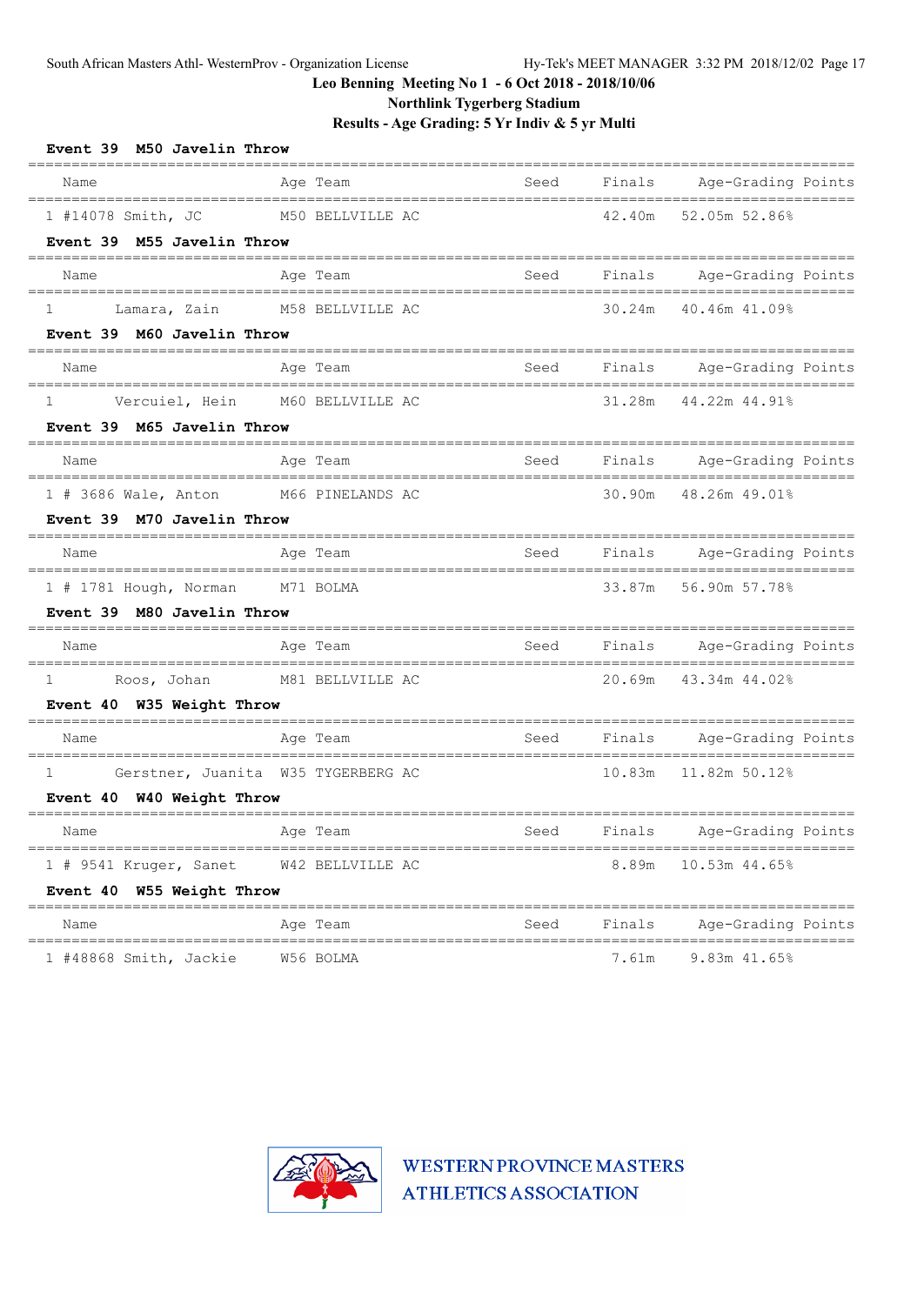**Northlink Tygerberg Stadium**

**Results - Age Grading: 5 Yr Indiv & 5 yr Multi**

| Event 40 W60 Weight Throw                                     |                                     |                                |                |                                |
|---------------------------------------------------------------|-------------------------------------|--------------------------------|----------------|--------------------------------|
| Name                                                          | Age Team                            | Seed                           | Finals         | Age-Grading Points             |
| Stofberg, Tertia<br>$\mathbf{1}$<br>Event 40 W65 Weight Throw | W64 BELLVILLE AC                    |                                | 9.49m          | 11.49m 48.69%                  |
| Name                                                          | Age Team                            | Seed                           | Finals         | Age-Grading Points             |
|                                                               |                                     |                                |                |                                |
| 1 # 1596 Griesel, Ronel<br>2 # 1894 Durandt, Marita           | W66 BOLMA<br>W66 SWD                |                                | 9.14m<br>8.78m | 12.11m 51.35%<br>11.64m 49.33% |
| 3 #13023 Du Toit, Aletta                                      | W67 BELLVILLE AC                    |                                | 7.78m          | 10.31m 43.71%                  |
| Event 40 W70 Weight Throw                                     |                                     |                                |                |                                |
| Name                                                          | Age Team                            | Seed                           | Finals         | Age-Grading Points             |
| 1 #14000 Grobbelaar, Elize W73 BELLVILLE AC                   |                                     |                                | 8.15m          | 11.95m 50.65%                  |
| Event 41 M35 Weight Throw                                     |                                     |                                |                |                                |
| Name                                                          | Age Team                            | Seed                           | Finals         | Age-Grading Points             |
| 1 # 3692 Wiener, Shukri M36 PINELANDS AC                      |                                     |                                | 9.08m          | $9.26m$ 35.82%                 |
| Event 41 M40 Weight Throw                                     |                                     |                                |                |                                |
| Name                                                          | Age Team                            | Seed                           | Finals         | Age-Grading Points             |
| $\mathbf{1}$                                                  | Van der Westhuizen M41 BELLVILLE AC |                                | 11.26m         | 12.27m 47.45%                  |
| Event 41 M65 Weight Throw                                     |                                     |                                |                |                                |
| Name                                                          | Age Team                            | Seed                           | Finals         | Age-Grading Points             |
| 1 # 3686 Wale, Anton M66 PINELANDS AC                         |                                     |                                | 13.31m         | 14.84m 57.40%                  |
| Event 41 M70 Weight Throw                                     |                                     |                                |                |                                |
| Name                                                          | Age Team                            | Seed                           | Finals         | Age-Grading Points             |
| 1 # 1781 Hough, Norman M71 BOLMA                              |                                     |                                | 15.82m         | 18.04m 69.78%                  |
| Event 49 W40 Javelin Throw                                    | ==========================          | ______________________________ |                |                                |
| Name                                                          | Age Team                            | Seed                           | Finals         | Age-Grading Points             |
| 1 # 9541 Kruger, Sanet                                        | W42 BELLVILLE AC                    |                                | 14.45m         | 16.58m 22.71%                  |
| Event 49 W55 Javelin Throw<br>============================    |                                     | ----------------               |                |                                |
| Name                                                          | Age Team                            | Seed                           | Finals         | Age-Grading Points             |
| 1 #48868 Smith, Jackie                                        | W56 BOLMA                           |                                | 19.21m         | 27.81m 38.11%                  |